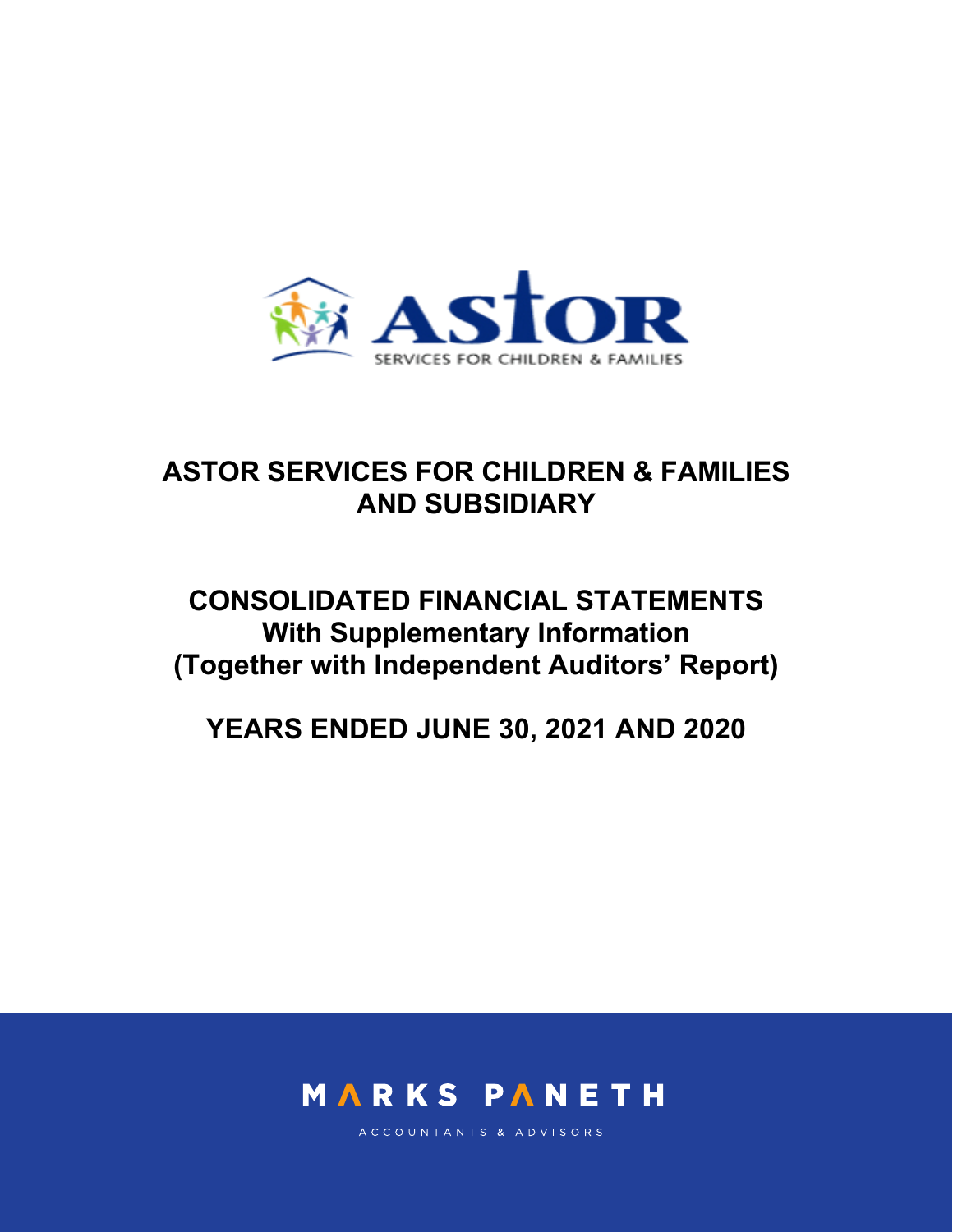### **ASTOR SERVICES FOR CHILDREN & FAMILIES AND SUBSIDIARY**

### **CONSOLIDATED FINANCIAL STATEMENTS With Supplementary Information (Together with Independent Auditors' Report)**

**YEARS ENDED JUNE 30, 2021 AND 2020** 

### **CONTENTS**

 **Page** 

| <b>Consolidated Financial Statements:</b> |  |
|-------------------------------------------|--|
|                                           |  |
|                                           |  |
|                                           |  |
|                                           |  |
|                                           |  |
| <b>Supplementary Information:</b>         |  |
|                                           |  |
|                                           |  |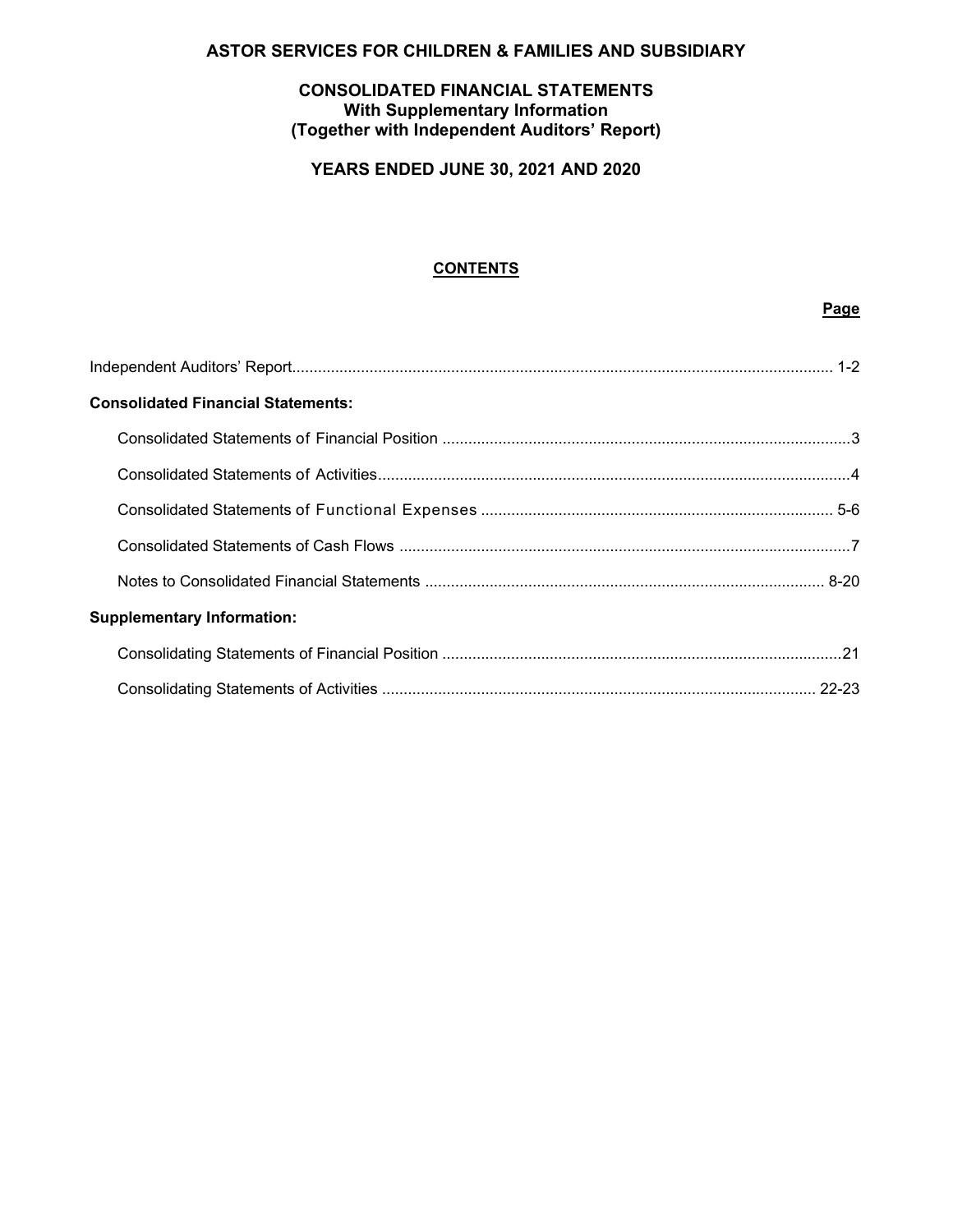Marks Paneth LLP 685 Third Avenue New York, NY 10017 P 212.503.8800 F 212.370.3759 markspaneth.com

#### **INDEPENDENT AUDITORS' REPORT**

To the Board of Directors Astor Services for Children & Families and Subsidiary

#### **Report on the Financial Statements**

We have audited the accompanying consolidated financial statements of Astor Services for Children & Families ("Astor"), and The Children's Foundation of Astor, Inc. (the "Foundation") (collectively, the "Organization"), which comprise the consolidated statements of financial position as of June 30, 2021 and 2020, and the related consolidated statements of activities, functional expenses and cash flows for the years then ended, and the related notes to the consolidated financial statements.

#### *Management's Responsibility for the Financial Statements*

Management is responsible for the preparation and fair presentation of these consolidated financial statements in accordance with accounting principles generally accepted in the United States of America; this includes the design, implementation, and maintenance of internal control relevant to the preparation and fair presentation of consolidated financial statements that are free from material misstatement, whether due to fraud or error.

#### *Auditors' Responsibility*

Our responsibility is to express an opinion on these consolidated financial statements based on our audits. We conducted our audits in accordance with auditing standards generally accepted in the United States of America. Those standards require that we plan and perform the audit to obtain reasonable assurance about whether the consolidated financial statements are free from material misstatement.

An audit involves performing procedures to obtain audit evidence about the amounts and disclosures in the consolidated financial statements. The procedures selected depend on the auditor's judgment, including the assessment of the risks of material misstatement of the consolidated financial statements, whether due to fraud or error. In making those risk assessments, the auditor considers internal control relevant to the entity's preparation and fair presentation of the consolidated financial statements in order to design audit procedures that are appropriate in the circumstances, but not for the purpose of expressing an opinion on the effectiveness of the entity's internal control. Accordingly, we express no such opinion. An audit also includes evaluating the appropriateness of accounting policies used and the reasonableness of significant accounting estimates made by management, as well as evaluating the overall presentation of the consolidated financial statements.

We believe that the audit evidence we have obtained is sufficient and appropriate to provide a basis for our audit opinion.

#### *Opinion*

In our opinion, the consolidated financial statements referred to above present fairly, in all material respects, the consolidated financial position of Astor Services for Children & Families and The Children's Foundation of Astor, Inc. as of June 30, 2021 and 2020, and the consolidated changes in their net assets and their cash flows for the years then ended in accordance with accounting principles generally accepted in the United States of America.

#### *Emphasis of Matter*

As explained in Note 2M to the consolidated financial statements, the Organization reported a change in reporting entity as both Astor Services for Children & Families and The Children's Foundation of Astor, Inc.'s financial statements are consolidated as of and for the year ended June 30, 2021 and, retroactively, as of and for the year ended June 30, 2020. Our opinion is not modified with respect to this matter.

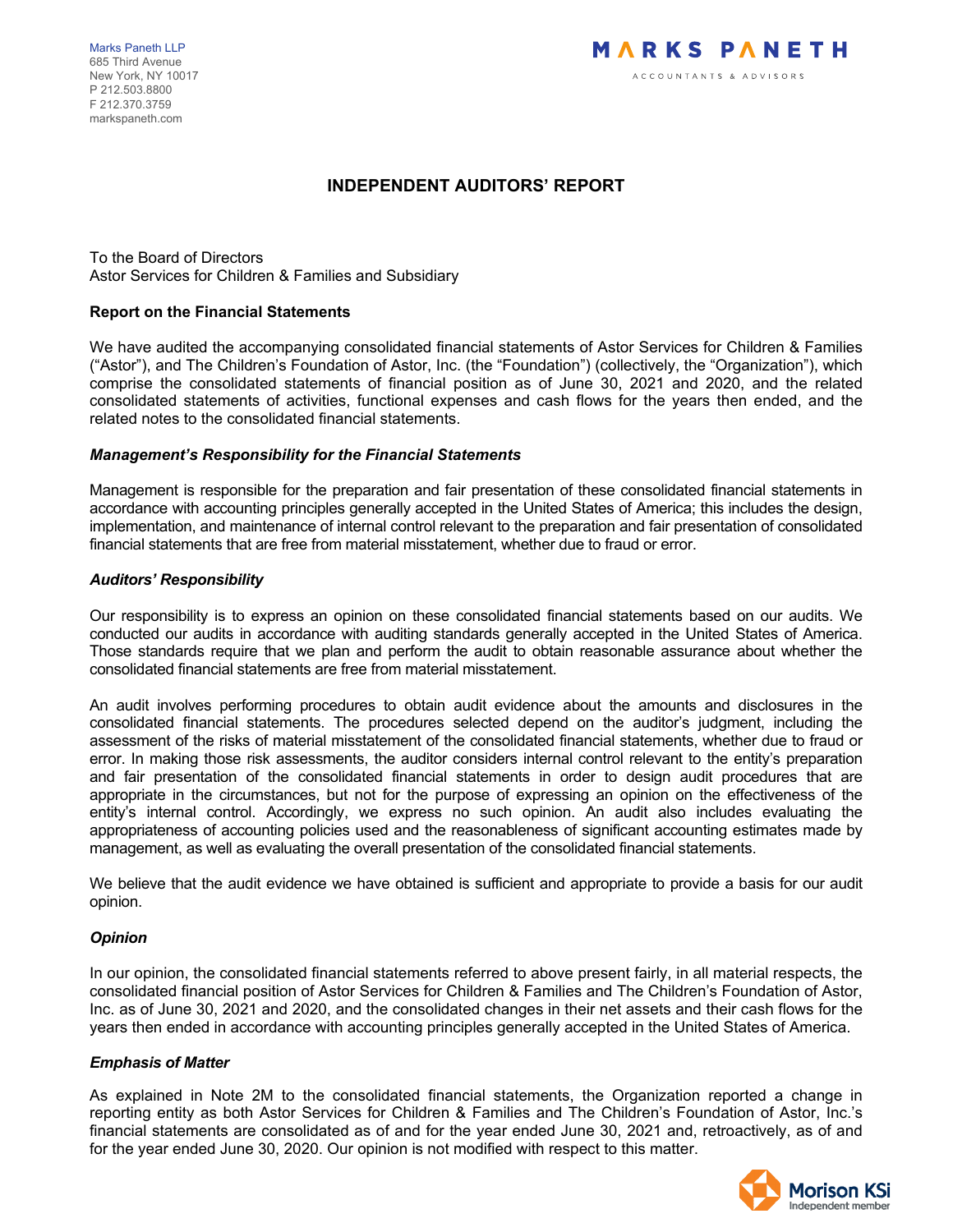#### **Report on Supplementary Information**

Our audits were conducted for the purpose of forming an opinion on the consolidated financial statements of Astor Services for Children & Families and The Children's Foundation of Astor, Inc. as a whole. The supplementary information (included on pages 21-23) is presented for the purpose of additional analysis, rather than to present the financial position and changes in net assets of Astor and the Foundation individually and is not a required part of the consolidated financial statements. Such information is the responsibility of management and was derived from and relates directly to the underlying accounting and other records used to prepare the consolidated financial statements. The information has been subjected to the auditing procedures applied in the audits of the consolidated financial statements and certain additional procedures, including comparing and reconciling such information directly to the underlying accounting and other records used to prepare the consolidated financial statements or to the consolidated financial statements themselves, and other additional procedures in accordance with auditing standards generally accepted in the United States of America. In our opinion, the information is fairly stated in all material respects in relation to the consolidated financial statements as a whole.

Marks Paneth UP

New York, NY December 23, 2021



ACCOUNTANTS & ADVISORS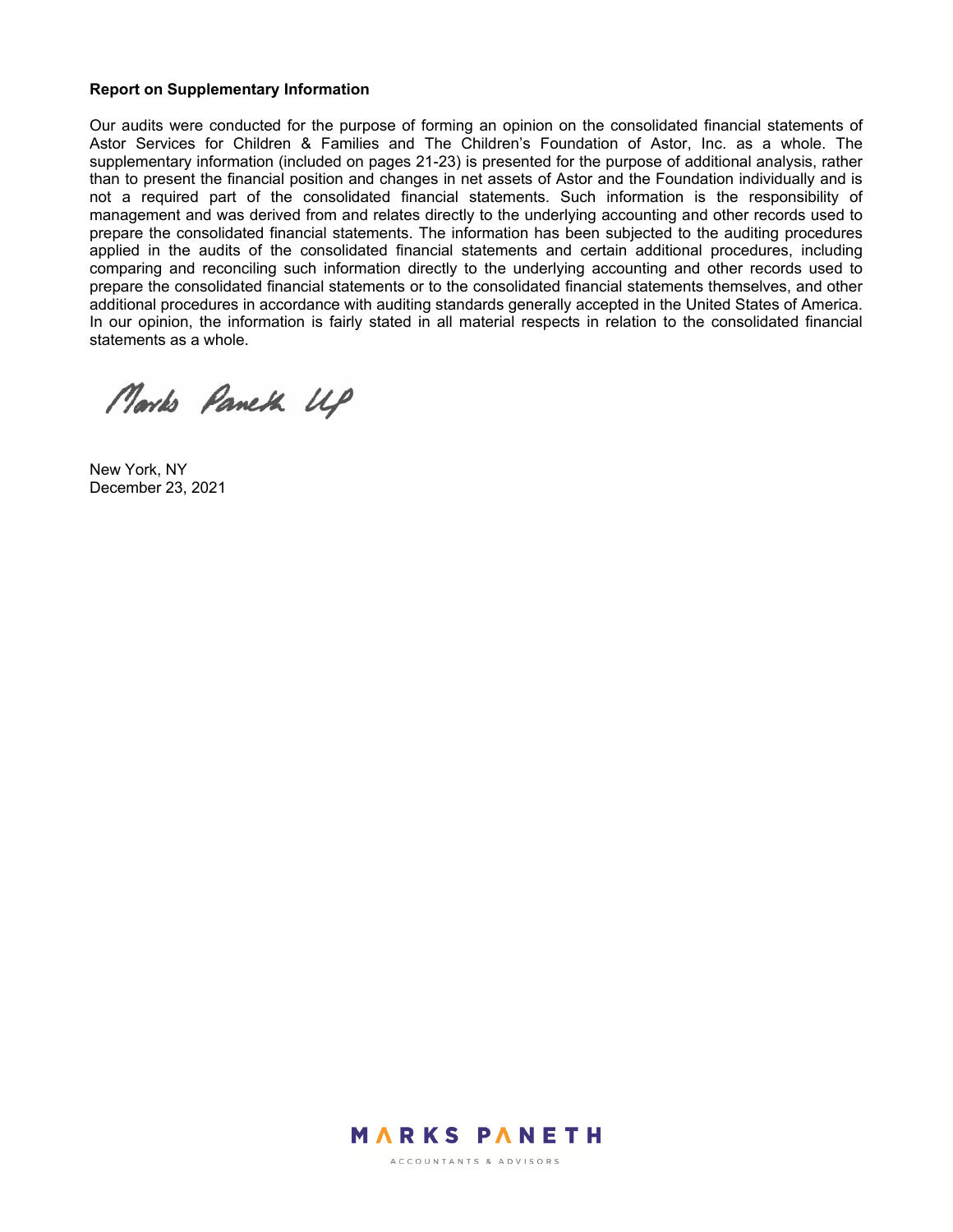#### **ASTOR SERVICES FOR CHILDREN & FAMILIES AND SUBSIDIARY CONSOLIDATED STATEMENTS OF FINANCIAL POSITION AS OF JUNE 30, 2021 AND 2020**

|                                                                                 | 2021                   | 2020             |
|---------------------------------------------------------------------------------|------------------------|------------------|
| <b>ASSETS</b>                                                                   |                        |                  |
| Cash and cash equivalents (Notes 2D and 11)                                     | \$<br>3,468,325        | \$<br>162,749    |
| Investments (Notes 2L, 13 and 14)                                               | 8,131,652              | 2,019,822        |
| Accounts receivable, net (Note 2G)                                              | 8,143,571              | 12,326,959       |
| Contribution in-kind - rent receivable, current, net (Notes 2F, 2J and 4)       | 514,944                | 514,944          |
| Prepaid expenses, deposits and other assets                                     | 512,891                | 366,105          |
| <b>Total current assets</b>                                                     | 20,771,383             | 15,390,579       |
| Contribution in-kind - rent receivable, non-current, net (Notes 2F, 2J and 4)   | 5,620,780              | 5,849,117        |
| Property and equipment, net (Notes 2I, 5 and 6)                                 | 9,663,206              | 10,486,936       |
| Investments - perpetual in nature (Notes 2B, 2L, 12, 13, 14 and 15)             | 500,000                | 500,000          |
| <b>TOTAL ASSETS</b>                                                             | \$<br>36,555,369       | 32,226,632       |
| <b>LIABILITIES</b>                                                              |                        |                  |
| Accounts payable and accrued expenses                                           | \$<br>1,591,941        | \$<br>3,986,575  |
| Accrued salaries, vacation and benefits                                         | 3,571,001              | 2,394,472        |
| Due to funding sources and deferred revenue (Note 2E)                           | 667,213                | 1,091,479        |
| Bank line of credit (Note 6)                                                    |                        | 2,648,024        |
| Pension withdrawal liability (Note 9)                                           |                        | 253,893          |
| Debt, current (Note 6)                                                          | 568,174                | 633,956          |
| <b>Total current liabilities</b>                                                | 6,398,329              | 11,008,399       |
|                                                                                 |                        |                  |
| Paycheck Protection Program Ioan payable (Note 7)<br>Debt, non-current (Note 6) | 1,800,000<br>6,430,598 | 7,283,900        |
| <b>TOTAL LIABILITIES</b>                                                        | 14,628,927             | 18,292,299       |
| <b>COMMITMENTS AND CONTINGENCIES (Note 10)</b>                                  |                        |                  |
| <b>NET ASSETS (Note 2B)</b>                                                     |                        |                  |
| Net assets without donor restrictions:                                          |                        |                  |
| Invested in property and equipment                                              | 2,664,434              | 2,569,080        |
| Pension withdrawal liability (Note 9)                                           |                        | (253, 893)       |
| Paycheck Protection Program Ioan payable (Note 7)                               | (1,800,000)            |                  |
| Operations                                                                      | 14,075,452             | 4,447,769        |
| Total net assets without donor restrictions                                     | 14,939,886             | 6,762,956        |
| Net assets with donor restrictions (Note 15):                                   |                        |                  |
| Restricted for time and purpose                                                 | 6,486,556              | 6,671,377        |
| Restrictions perpetual in nature                                                | 500,000                | 500,000          |
| Total net assets with donor restrictions                                        |                        |                  |
|                                                                                 | 6,986,556              | 7,171,377        |
| <b>TOTAL NET ASSETS</b>                                                         | 21,926,442             | 13,934,333       |
| TOTAL LIABILITIES AND NET ASSETS                                                | \$<br>36,555,369       | \$<br>32,226,632 |

The accompanying notes are an integral part of these consolidated financial statements.  $\sim$  -3 -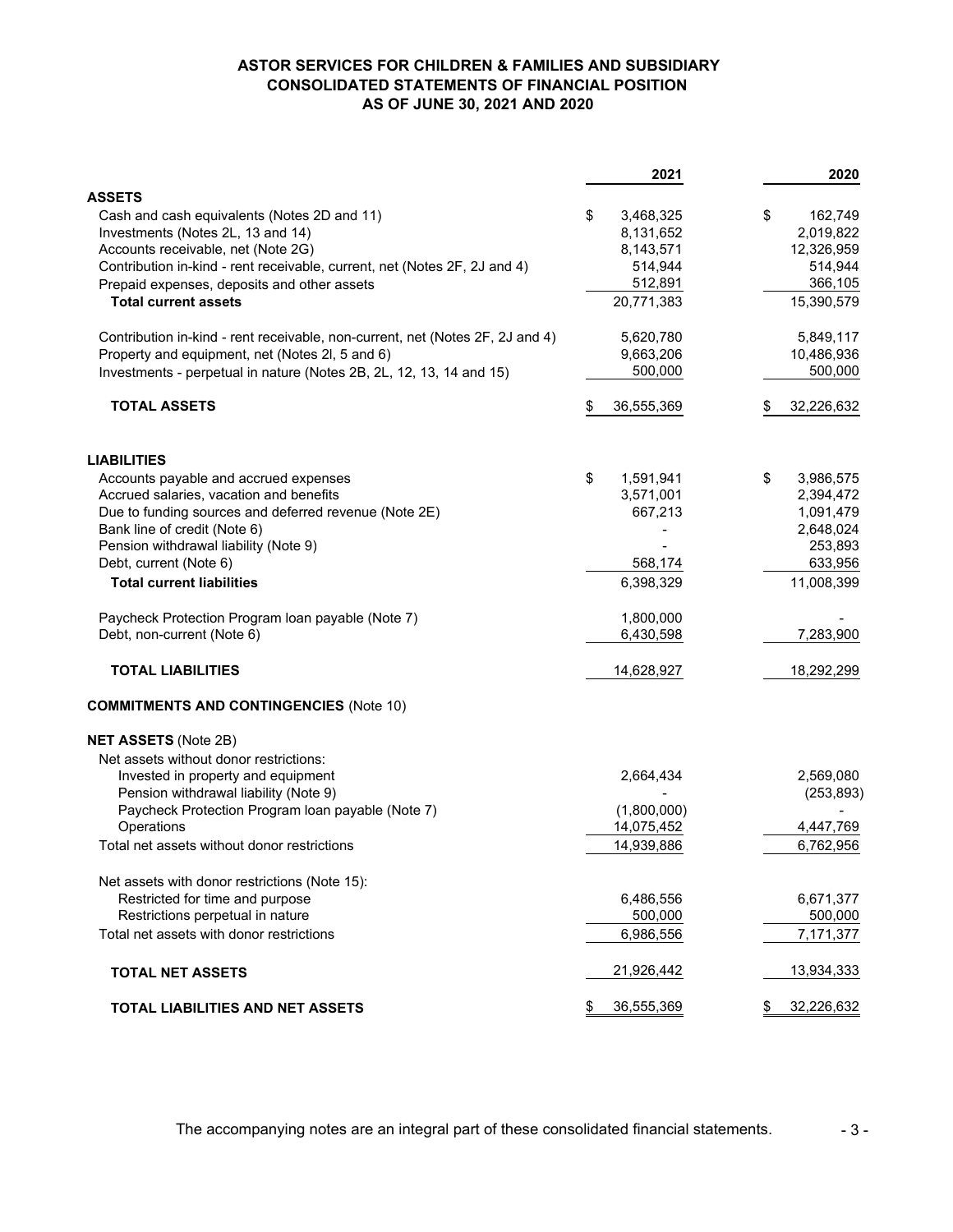#### **ASTOR SERVICES FOR CHILDREN & FAMILIES AND SUBSIDIARY CONSOLIDATED STATEMENTS OF ACTIVITIES FOR THE YEARS ENDED JUNE 30, 2021 AND 2020**

|                                                                       | For the Year Ended June 30, 2021 |    |                     |    |                      | For the Year Ended June 30, 2020 |    |                      |      |                     |
|-----------------------------------------------------------------------|----------------------------------|----|---------------------|----|----------------------|----------------------------------|----|----------------------|------|---------------------|
|                                                                       | <b>Without Donor</b>             |    | <b>With Donor</b>   |    | <b>Total</b>         | <b>Total</b>                     |    | <b>Without Donor</b> |      | <b>With Donor</b>   |
|                                                                       | <b>Restrictions</b>              |    | <b>Restrictions</b> |    | 2021                 | 2020                             |    | <b>Restrictions</b>  |      | <b>Restrictions</b> |
| <b>REVENUE AND SUPPORT:</b>                                           |                                  |    |                     |    |                      |                                  |    |                      |      |                     |
| Revenue                                                               |                                  |    |                     |    |                      |                                  |    |                      |      |                     |
| Government contracts and grants (Note 2E)                             | \$<br>30,173,040                 | \$ |                     | \$ | 30,173,040           | \$<br>30,205,277                 | \$ | 30,205,277           | - \$ |                     |
| Contracts with non-governmental entities                              | 1,740,189                        |    |                     |    | 1,740,189            | 1,917,686                        |    | 1,917,686            |      |                     |
| Medicaid (Note 2E)                                                    | 15,536,557                       |    |                     |    | 15,536,557           | 14,745,718                       |    | 14.745.718           |      |                     |
| Managed care, private and commercial insurance fees<br><b>Support</b> | 18,209,792                       |    |                     |    | 18,209,792           | 11,870,052                       |    | 11,870,052           |      |                     |
| Donated services and facilities (Notes 2F, 2J and 4)                  | 462,434                          |    | 286,607             |    | 749,041              | 875,476                          |    | 578,203              |      | 297,273             |
| Contributions and other                                               | 1,576,466                        |    |                     |    | 1,576,466            | 494,742                          |    | 494,292              |      | 450                 |
| Grants                                                                |                                  |    |                     |    |                      |                                  |    |                      |      |                     |
| Other grants                                                          | 580,727                          |    | 28,292              |    | 609,019              | 897,934                          |    | 800,816              |      | 97,118              |
| Investment activity (Note 13)                                         | 451,078                          |    | 95,484              |    | 546,562              | (4, 805)                         |    | 3,718                |      | (8, 523)            |
| Net assets released from restrictions (Note 2B)                       | 595,204                          |    | (595, 204)          |    |                      |                                  |    | 643,777              |      | (643, 777)          |
| TOTAL REVENUE AND SUPPORT                                             | 69,325,487                       |    | (184, 821)          |    | 69,140,666           | 61,002,080                       |    | 61,259,539           |      | (257, 459)          |
| <b>EXPENSES</b> (Note 2H):                                            |                                  |    |                     |    |                      |                                  |    |                      |      |                     |
| Program services:                                                     |                                  |    |                     |    |                      |                                  |    |                      |      |                     |
| Care Management                                                       | 6,703,489                        |    |                     |    | 6,703,489            | 5,677,858                        |    | 5,677,858            |      |                     |
| Early Childhood                                                       | 9,992,288                        |    |                     |    | 9,992,288            | 9,699,750                        |    | 9,699,750            |      |                     |
| <b>Enhanced Schools</b>                                               | 8,070,296                        |    |                     |    | 8,070,296            | 8,448,256                        |    | 8,448,256            |      |                     |
| Out of Home Placement                                                 | 12,344,384                       |    |                     |    | 12,344,384           | 12,415,947                       |    | 12,415,947           |      |                     |
| Outpatient                                                            | 11,611,189                       |    |                     |    | 11,611,189           | 10,718,515                       |    | 10,718,515           |      |                     |
| <b>Other Clinical Programs</b><br>Program services - Subsidiary       | 3,528,606<br>64,620              |    |                     |    | 3,528,606<br>64,620  | 3,781,300<br>64,620              |    | 3,781,300<br>64,620  |      |                     |
| Total program services                                                | 52,314,872                       |    | $\sim$              |    | 52,314,872           | 50,806,246                       |    | 50,806,246           |      |                     |
| <b>Support services:</b>                                              |                                  |    |                     |    |                      |                                  |    |                      |      |                     |
|                                                                       |                                  |    |                     |    |                      |                                  |    |                      |      |                     |
| Management and administration<br>Fundraising                          | 7,904,934<br>928,751             |    |                     |    | 7,904,934<br>928,751 | 8,688,252<br>458,140             |    | 8,688,252<br>458,140 |      |                     |
| Total support services                                                | 8,833,685                        |    |                     |    | 8,833,685            | 9,146,392                        |    | 9,146,392            |      |                     |
|                                                                       |                                  |    |                     |    |                      |                                  |    |                      |      |                     |
| <b>TOTAL EXPENSES</b>                                                 | 61,148,557                       |    |                     |    | 61,148,557           | 59,952,638                       |    | 59,952,638           |      |                     |
| <b>CHANGE IN NET ASSETS</b>                                           | 8,176,930                        |    | (184, 821)          |    | 7,992,109            | 1,049,442                        |    | 1,306,901            |      | (257, 459)          |
| Net assets - beginning of year                                        | 6,762,956                        |    | 7,171,377           |    | 13,934,333           | 12,884,891                       |    | 5,456,055            |      | 7,428,836           |
| NET ASSETS - END OF YEAR                                              | \$<br>14,939,886                 | \$ | 6,986,556           | \$ | 21,926,442           | \$<br>13,934,333                 | \$ | 6,762,956            | \$   | 7,171,377           |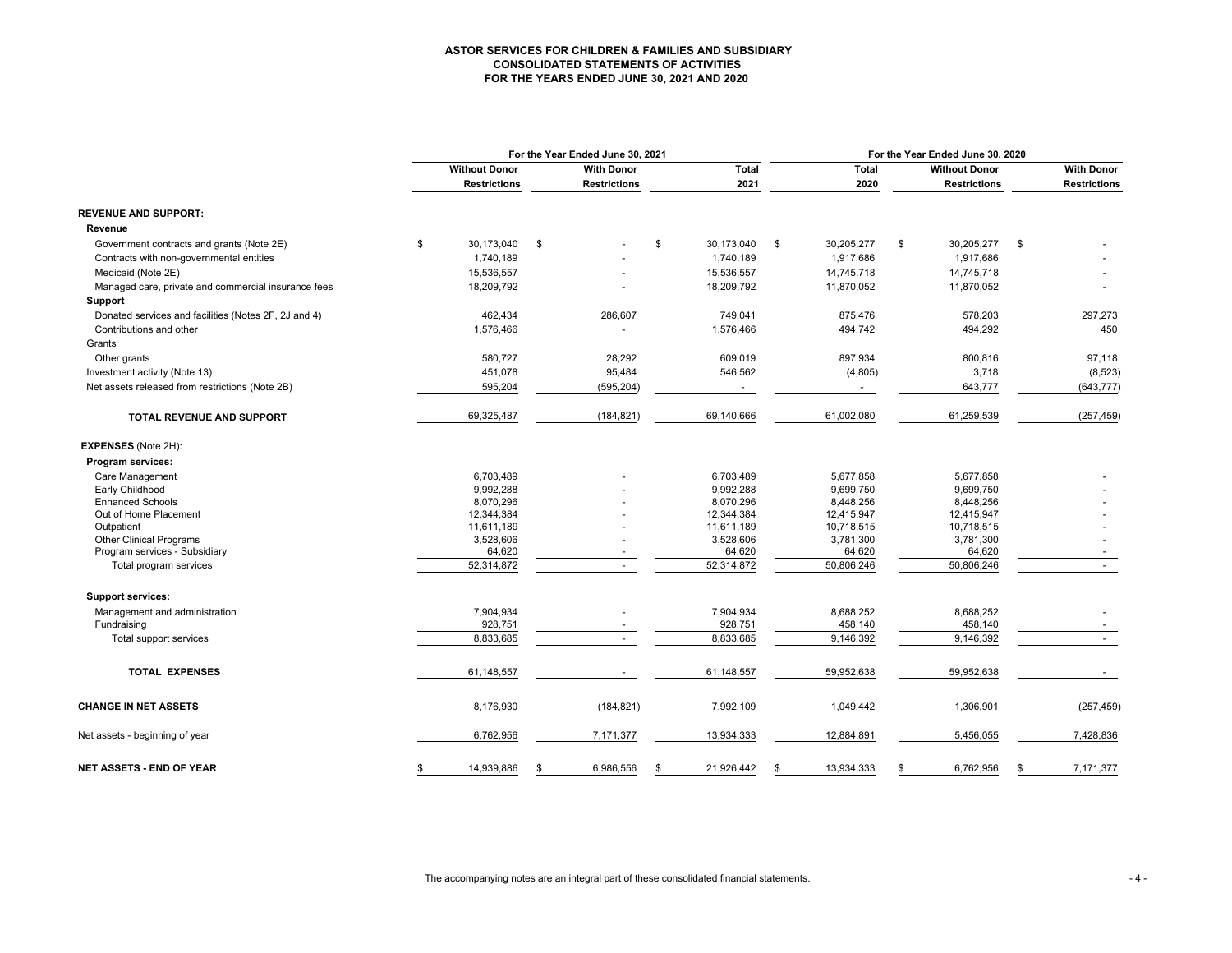### **ASTOR SERVICES FOR CHILDREN & FAMILIES AND SUBSIDIARY CONSOLIDATED STATEMENT OF FUNCTIONAL EXPENSES FOR THE YEAR ENDED JUNE 30, 2021 (With Comparative Totals for June 30, 2020)**

|                                                                                      | <b>Program Services</b> |                          |                            |                          |                          |                                   |                          |                                     |                                     | <b>Supporting Services</b> |                                        |                          |                                   |                                  |
|--------------------------------------------------------------------------------------|-------------------------|--------------------------|----------------------------|--------------------------|--------------------------|-----------------------------------|--------------------------|-------------------------------------|-------------------------------------|----------------------------|----------------------------------------|--------------------------|-----------------------------------|----------------------------------|
|                                                                                      | Care<br>Management      | Early<br>Childhood       | Enhanced<br><b>Schools</b> | Out of Home<br>Placement | Outpatient               | <b>Other Clinical</b><br>Programs | Subisidiary              | Total<br>Program<br><b>Services</b> | Management<br>and<br>Administration | <b>Fundraising</b>         | Total<br>Supporting<br><b>Services</b> | <b>Eliminations</b>      | <b>Consolidated Total</b><br>2021 | <b>Consolidated Tota</b><br>2020 |
| Salaries and related expenses:                                                       |                         |                          |                            |                          |                          |                                   |                          |                                     |                                     |                            |                                        |                          |                                   |                                  |
| Salaries                                                                             | 4,508,212<br>\$         | 5.567.356                | 5.224.468                  | 6,457,464<br>- \$        | 7.998.175<br>- \$        | 2,346,148<br>\$.                  |                          | 32,101,823                          | 4.194.346                           | 459,103                    | 4.653.449<br>\$                        |                          | 36,755,272                        | 36,025,334<br>- \$               |
| Employee health and retirement benefits (Note 9)<br>Payroll taxes and other benefits | 854,935<br>539,970      | 1,288,700<br>658,193     | 1,023,240<br>607,514       | 1,205,634<br>773,964     | 1,527,052<br>971,378     | 460,095<br>255,386                |                          | 6,359,656<br>3,806,405              | 835,836<br>480,956                  | 90,952<br>64,052           | 926,788<br>545,008                     |                          | 7,286,444<br>4,351,413            | 6,888,591<br>3,751,733           |
| <b>Total salaries and related expenses</b>                                           | 5,903,117               | 7,514,249                | 6,855,222                  | 8,437,062                | 10,496,605               | 3,061,629                         | $\overline{\phantom{a}}$ | 42,267,884                          | 5,511,138                           | 614,107                    | 6,125,245                              | $\overline{\phantom{a}}$ | 48,393,129                        | 46,665,658                       |
| Professional services                                                                | 68,779                  | 290,410                  | 285,195                    | 449,182                  | 180,633                  | 100,583                           |                          | 1,374,782                           | 602,771                             | 158,826                    | 761,597                                | $\overline{\phantom{a}}$ | 2,136,379                         | 2,704,098                        |
| Supplies                                                                             | 27,918                  | 288,609                  | 54,534                     | 250,654                  | 26,986                   | 4,248                             | $\overline{\phantom{a}}$ | 652,949                             | 208,922                             | 918                        | 209,840                                | $\overline{\phantom{a}}$ | 862,789                           | 701,956                          |
| Telephone                                                                            | 164,627                 | 234,448                  | 132,687                    | 195,939                  | 332,078                  | 98,471                            | $\sim$                   | 1,158,250                           | 956,519                             | $\sim$                     | 956,519                                | $\overline{\phantom{a}}$ | 2,114,769                         | 1,756,481                        |
| Occupancy (Note 10A)                                                                 | 165,527                 | 279,513                  | 172,032                    | 329,485                  | 202,288                  | 120,290                           |                          | 1,269,135                           | 91,848                              |                            | 91,848                                 | $\overline{\phantom{a}}$ | 1,360,983                         | 1,422,723                        |
| Travel and related expenses                                                          | 83,040                  | 102,147                  | 13,570                     | 97,682                   | 36,381                   | 42,521                            |                          | 375,341                             | 56,135                              |                            | 56,135                                 | $\overline{\phantom{a}}$ | 431,476                           | 501,685                          |
| Training and conferences                                                             | 7,218                   | 79,796                   | 5,617                      | 5,031                    | 8,794                    | 10,366                            |                          | 116,822                             | 23,103                              |                            | 23,103                                 |                          | 139,925                           | 210,872                          |
| Specific assistance                                                                  | 86,236                  | 1,805                    | $\sim$                     | 13,760                   | 940                      | 5,513                             | $\overline{a}$           | 108,254                             |                                     |                            |                                        | $\overline{\phantom{a}}$ | 108,254                           | 104,884                          |
| Client expenses - Foster boarding home                                               | $\sim$                  | $\overline{\phantom{a}}$ | $\sim$                     | 1,065,346                | $\sim$                   | $\sim$                            |                          | 1,065,346                           |                                     |                            |                                        |                          | 1,065,346                         | 1,022,826                        |
| Children's activities                                                                | 46                      | 662                      | 2,140                      | 30,300                   | $\overline{\phantom{a}}$ | 85                                |                          | 33,233                              |                                     |                            |                                        |                          | 33,233                            | 52,706                           |
| Insurance                                                                            | 103,219                 | 142,311                  | 120,963                    | 171,289                  | 180,328                  | 52,500                            | $\overline{a}$           | 770,610                             | $\sim$                              |                            |                                        | $\overline{\phantom{a}}$ | 770,610                           | 758,747                          |
| Food                                                                                 | $\sim$                  | 167,868                  | 1,797                      | 169,983                  | $\sim$                   | $\sim$                            | $\overline{\phantom{a}}$ | 339,648                             | 1,270                               |                            | 1,270                                  |                          | 340,918                           | 432,817                          |
| Furniture and equipment                                                              | 15,405                  | 57,079                   | 62,098                     | 77,422                   | 34,111                   | 7,456                             | $\overline{\phantom{a}}$ | 253,571                             | 34,027                              |                            | 34,027                                 | $\overline{\phantom{a}}$ | 287,598                           | 271,629                          |
| Interest                                                                             | $\sim$                  | $\sim$                   | 42,172                     | 361,763                  | $\sim$ $-$               | $\sim$                            | $\sim$                   | 403,935                             | 44,514                              |                            | 44,514                                 |                          | 448,449                           | 583,336                          |
| Depreciation and amortization (Note 5)                                               | 17,038                  | 104,832                  | 158,369                    | 522,167                  | 31,755                   | 5,657                             | 64,620                   | 904,438                             | 88,205                              |                            | 88,205                                 |                          | 992,643                           | 1,080,892                        |
| Donated services and facilities                                                      | 20,506                  | 690,647                  | 114,855                    | 105,114                  | 35,826                   | 10,427                            | $\overline{\phantom{a}}$ | 977,375                             | $\sim$                              | $\overline{\phantom{a}}$   | $\sim$                                 | $\overline{\phantom{a}}$ | 977,375                           | 1,093,141                        |
| Other administrative expense                                                         |                         |                          | $\sim$                     | $\overline{\phantom{0}}$ | $\sim$                   | $\sim$                            | $\overline{\phantom{a}}$ | $\sim$                              | 25,671                              | $\sim$                     | 25,671                                 |                          | 25,671                            | 26,521                           |
| Publicity                                                                            | $\sim$                  | $\sim$                   | $\sim$                     | $\overline{\phantom{0}}$ | $\sim$                   | $\sim$                            |                          | $\sim$                              | $\sim$                              | 154,900                    | 154,900                                | $\overline{\phantom{a}}$ | 154,900                           | 66,194                           |
| Miscellaneous                                                                        | 40,813                  | 36,312                   | 45,312                     | 42,210                   | 44.464                   | 8,860                             |                          | 217,971                             | 256,811                             | $\overline{\phantom{a}}$   | 256,811                                | $\overline{\phantom{a}}$ | 474,782                           | 388,930                          |
| Other grants expense                                                                 |                         | 1,600                    | 3,733                      | 19,995                   |                          |                                   |                          | 25,328                              | 4,000                               |                            | 4,000                                  |                          | 29,328                            | 106,542                          |
| Administrative charge to Subsidiary (Note 8)                                         |                         |                          | $\sim$                     |                          | $\overline{\phantom{a}}$ |                                   |                          | $\overline{\phantom{a}}$            | 187,869                             | $\overline{\phantom{a}}$   | 187,869                                | (187, 869)               |                                   |                                  |
| Fundraising charge to Subsidiary (Note 8)                                            |                         |                          |                            |                          |                          |                                   |                          | $\overline{\phantom{a}}$            | $\overline{\phantom{a}}$            | 370,234                    | 370,234                                | (370, 234)               |                                   |                                  |
| Grant expense to Subsidiary (Note 8)                                                 |                         |                          |                            |                          |                          |                                   |                          |                                     |                                     | 5,000,000                  | 5,000,000                              | (5,000,000)              |                                   |                                  |
| TOTAL EXPENSES - BEFORE ELIMINATIONS                                                 | 6,703,489               | 9,992,288                | 8,070,296                  | 12,344,384               | 11,611,189               | 3,528,606                         | 64,620                   | 52,314,872                          | 8,092,803                           | 6,298,985                  | 14,391,788                             | (5,558,103)              | 61,148,557                        | 59,952,638                       |
| Allocation of eliminations                                                           |                         |                          |                            |                          |                          |                                   |                          |                                     | (187.869)                           | (5,370,234)                | (5,558,103)                            | 5,558,103                |                                   | $\sim$                           |
| <b>TOTAL EXPENSES</b>                                                                | 6,703,489               | 9,992,288                | 8,070,296                  | 12,344,384               | 11,611,189               | 3,528,606                         | 64,620                   | 52,314,872                          | 7,904,934                           | 928,751                    | 8,833,685                              |                          | 61,148,557                        | 59,952,638                       |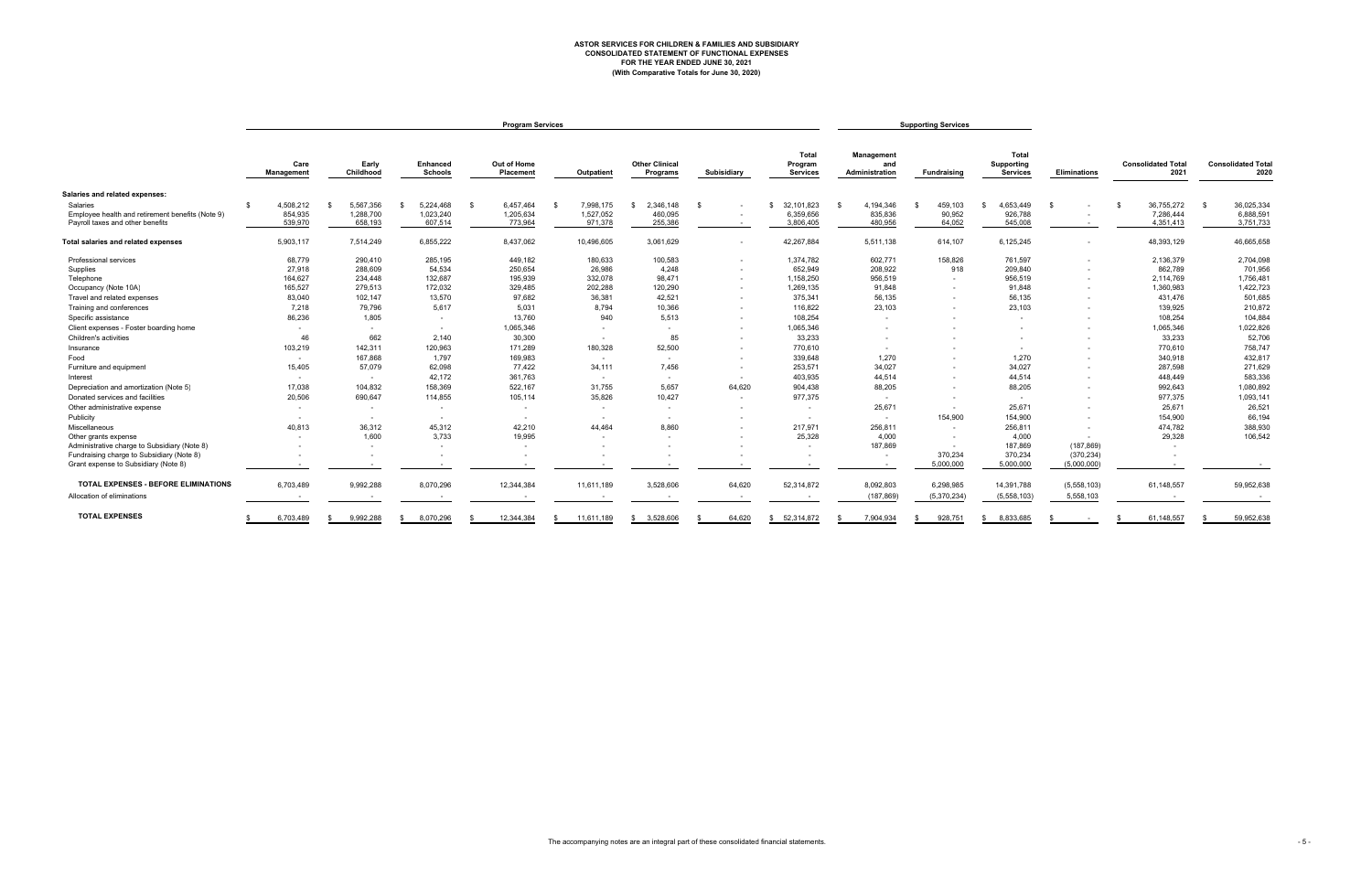# **ASTOR SERVICES FOR CHILDREN & FAMILIES AND SUBSIDIARY CONSOLIDATED STATEMENT OF FUNCTIONAL EXPENSES FOR THE YEAR ENDED JUNE 30, 2020**

|                                                  |                           |                    |                            | <b>Program Services</b>  |                   |                                   |                                  |                                     | <b>Supporting Services</b>          |                          |                                        |                          |                                  |  |
|--------------------------------------------------|---------------------------|--------------------|----------------------------|--------------------------|-------------------|-----------------------------------|----------------------------------|-------------------------------------|-------------------------------------|--------------------------|----------------------------------------|--------------------------|----------------------------------|--|
|                                                  | Care<br><b>Management</b> | Early<br>Childhood | Enhanced<br><b>Schools</b> | Out of Home<br>Placement | Outpatient        | <b>Other Clinical</b><br>Programs | Subsidiary                       | Total<br>Program<br><b>Services</b> | Management<br>and<br>Administration | <b>Fundraising</b>       | Total<br>Supporting<br><b>Services</b> | <b>Eliminations</b>      | <b>Consolidated Tota</b><br>2020 |  |
| Salaries and related expenses:                   |                           |                    |                            |                          |                   |                                   |                                  |                                     |                                     |                          |                                        |                          |                                  |  |
| Salaries                                         | 3,745,448                 | 5,601,783<br>- \$  | 5,505,551                  | 6,436,351<br>- \$        | 7,445,815<br>. \$ | 2,474,057                         | - \$<br>$\overline{\phantom{a}}$ | 31,209,005                          | 4,809,285                           | 7,044<br>- \$            | 4,816,329<br>-\$                       | -S                       | 36,025,334                       |  |
| Employee health and retirement benefits (Note 9) | 762,434                   | 1,237,489          | 1,021,761                  | 1,228,348                | 1,329,358         | 458,774                           |                                  | 6,038,164                           | 843,195                             | 7,232                    | 850,427                                |                          | 6,888,591                        |  |
| Payroll taxes and other benefits                 | 382,993                   | 587,350            | 568,129                    | 659,327                  | 752,414           | 265,205                           |                                  | 3,215,418                           | 477,373                             | 58,942                   | 536,315                                | $\overline{\phantom{a}}$ | 3,751,733                        |  |
| <b>Total salaries and related expenses</b>       | 4,890,875                 | 7,426,622          | 7,095,441                  | 8,324,026                | 9,527,587         | 3,198,036                         | $\overline{\phantom{a}}$         | 40,462,587                          | 6,129,853                           | 73,218                   | 6,203,071                              | $\overline{\phantom{a}}$ | 46,665,658                       |  |
| Professional services                            | 94,831                    | 248,415            | 437,622                    | 677,771                  | 237,094           | 167,592                           | $\overline{\phantom{a}}$         | 1,863,325                           | 731,782                             | 108,991                  | 840,773                                |                          | 2,704,098                        |  |
| Supplies                                         | 35,580                    | 211,902            | 54,183                     | 214,521                  | 37,390            | 16,842                            | $\overline{\phantom{a}}$         | 570,418                             | 131,538                             | $\sim$                   | 131,538                                |                          | 701,956                          |  |
| Telephone                                        | 118,321                   | 33,338             | 65,707                     | 179,957                  | 285,183           | 68,587                            | $\overline{\phantom{a}}$         | 751,093                             | 1,005,388                           | $\sim$                   | 1,005,388                              |                          | 1,756,481                        |  |
| Occupancy (Note 10A)                             | 187,901                   | 284,622            | 179,899                    | 277,455                  | 251,473           | 147,030                           |                                  | 1,328,380                           | 94,343                              | $\overline{\phantom{a}}$ | 94,343                                 |                          | 1,422,723                        |  |
| Travel and related expenses                      | 83,453                    | 97,533             | 19,752                     | 106,602                  | 53,610            | 78,344                            | $\overline{\phantom{a}}$         | 439,294                             | 57,940                              | 4,451                    | 62,391                                 | $\overline{\phantom{a}}$ | 501,685                          |  |
| Training and conferences                         | 3,860                     | 32,077             | 15,118                     | 85,352                   | 9,894             | 10,263                            | $\overline{\phantom{a}}$         | 156,564                             | 54,308                              | $\overline{\phantom{a}}$ | 54,308                                 | $\overline{\phantom{a}}$ | 210,872                          |  |
| Specific assistance                              | 84,576                    | 616                | $\sim$                     | 13,034                   | 1,144             | 5,014                             | $\overline{\phantom{a}}$         | 104,384                             |                                     | 500                      | 500                                    | $\overline{\phantom{a}}$ | 104,884                          |  |
| Client expenses - Foster boarding home           | $\sim$                    | $\sim$             | $\overline{\phantom{a}}$   | 1,022,826                | $\sim$            | $\overline{\phantom{a}}$          | $\overline{\phantom{a}}$         | 1,022,826                           |                                     | $\overline{\phantom{a}}$ | $\sim$                                 | $\overline{\phantom{a}}$ | 1,022,826                        |  |
| Children's activities                            | $\overline{\phantom{a}}$  | 406                | 15,568                     | 30,924                   | $\sim$            | 800                               | $\overline{\phantom{a}}$         | 47,698                              |                                     | 5,008                    | 5,008                                  | $\overline{\phantom{a}}$ | 52,706                           |  |
| Insurance                                        | 88,821                    | 126,034            | 132,369                    | 182,088                  | 170,585           | 58,850                            | $\overline{\phantom{a}}$         | 758,747                             | $\sim$                              | $\overline{\phantom{a}}$ | $\sim$                                 | $\overline{\phantom{a}}$ | 758,747                          |  |
| Food                                             | 150                       | 231,903            | 1,381                      | 196,273                  | 204               | 94                                | $\overline{\phantom{a}}$         | 430,005                             | 2,812                               | $\sim$                   | 2,812                                  | $\overline{\phantom{a}}$ | 432,817                          |  |
| Furniture and equipment                          | 19,567                    | 56,521             | 53,942                     | 60,945                   | 38,213            | 7,415                             | $\overline{\phantom{a}}$         | 236,603                             | 35,026                              | $\sim$                   | 35,026                                 | $\overline{\phantom{a}}$ | 271,629                          |  |
| Interest                                         | $\sim$                    | $\sim$             | 51,164                     | 382,403                  | $\sim$            | $\overline{\phantom{a}}$          | $\overline{\phantom{a}}$         | 433,567                             | 149,769                             | $\overline{\phantom{a}}$ | 149,769                                |                          | 583,336                          |  |
| Depreciation and amortization (Note 5)           | 16,595                    | 127,408            | 165,746                    | 522,885                  | 35,560            | 5,576                             | 64,620                           | 938,390                             | 60,275                              | 82,227                   | 142,502                                | $\overline{\phantom{a}}$ | 1,080,892                        |  |
| Donated services and facilities                  | 17,921                    | 803,570            | 117,533                    | 107,824                  | 34,419            | 11,874                            | $\overline{\phantom{a}}$         | 1,093,141                           | $\sim$                              | $\sim$                   | $\overline{\phantom{a}}$               | $\overline{\phantom{a}}$ | 1,093,141                        |  |
| Other administrative expense                     | $\overline{\phantom{a}}$  | $\sim$             | $\overline{\phantom{a}}$   | $\overline{\phantom{a}}$ | $\sim$            | $\overline{\phantom{a}}$          | $\overline{\phantom{a}}$         | $\overline{\phantom{a}}$            | 26,521                              | $\overline{\phantom{a}}$ | 26,521                                 | $\overline{\phantom{a}}$ | 26,521                           |  |
| Publicity                                        | $\overline{\phantom{a}}$  | $\sim$             | $\overline{\phantom{a}}$   | $\overline{\phantom{a}}$ |                   | $\overline{\phantom{a}}$          |                                  | $\overline{\phantom{a}}$            | $\sim$                              | 66,194                   | 66,194                                 |                          | 66,194                           |  |
| Miscellaneous                                    | 35,407                    | 18,783             | 42,831                     | 31,061                   | 36,159            | 4,983                             | $\overline{\phantom{a}}$         | 169,224                             | 208,697                             | 11,009                   | 219,706                                | $\overline{\phantom{0}}$ | 388,930                          |  |
| Other grants expense                             | $\overline{\phantom{a}}$  |                    | $\overline{\phantom{0}}$   | $\overline{\phantom{a}}$ |                   | $\overline{\phantom{a}}$          |                                  | $\overline{\phantom{0}}$            | $\sim$                              | 106,542                  | 106,542                                | $\overline{\phantom{a}}$ | 106,542                          |  |
| Administrative charge to Subsidiary (Note 8)     |                           |                    |                            |                          |                   |                                   |                                  |                                     | 239,685                             | $\sim$                   | 239,685                                | (239, 685)               | $\overline{a}$                   |  |
| Fundraising charge to Subsidiary (Note 8)        |                           |                    |                            |                          |                   |                                   |                                  |                                     |                                     | 364,563                  | 364,563                                | (364, 563)               | $\sim$                           |  |
| TOTAL EXPENSES - BEFORE ELIMINATIONS             | 5,677,858                 | 9,699,750          | 8,448,256                  | 12,415,947               | 10,718,515        | 3,781,300                         | 64,620                           | 50,806,246                          | 8,927,937                           | 822,703                  | 9,750,640                              | (604, 248)               | 59,952,638                       |  |
| Allocation of eliminations                       |                           |                    |                            |                          |                   |                                   |                                  |                                     | (239, 685)                          | (364, 563)               | (604, 248)                             | 604,248                  | $\sim$ $-$                       |  |
| <b>TOTAL EXPENSES</b>                            | 5.677.858                 | 9,699,750<br>- \$  | 8,448,256<br>s.            | 12,415,947               | 10,718,515<br>S   | 3,781,300<br>S.                   | 64,620                           | 50,806,246<br>S.                    | 8,688,252                           | 458,140<br>- \$          | 9,146,392<br>- \$                      |                          | 59,952,638                       |  |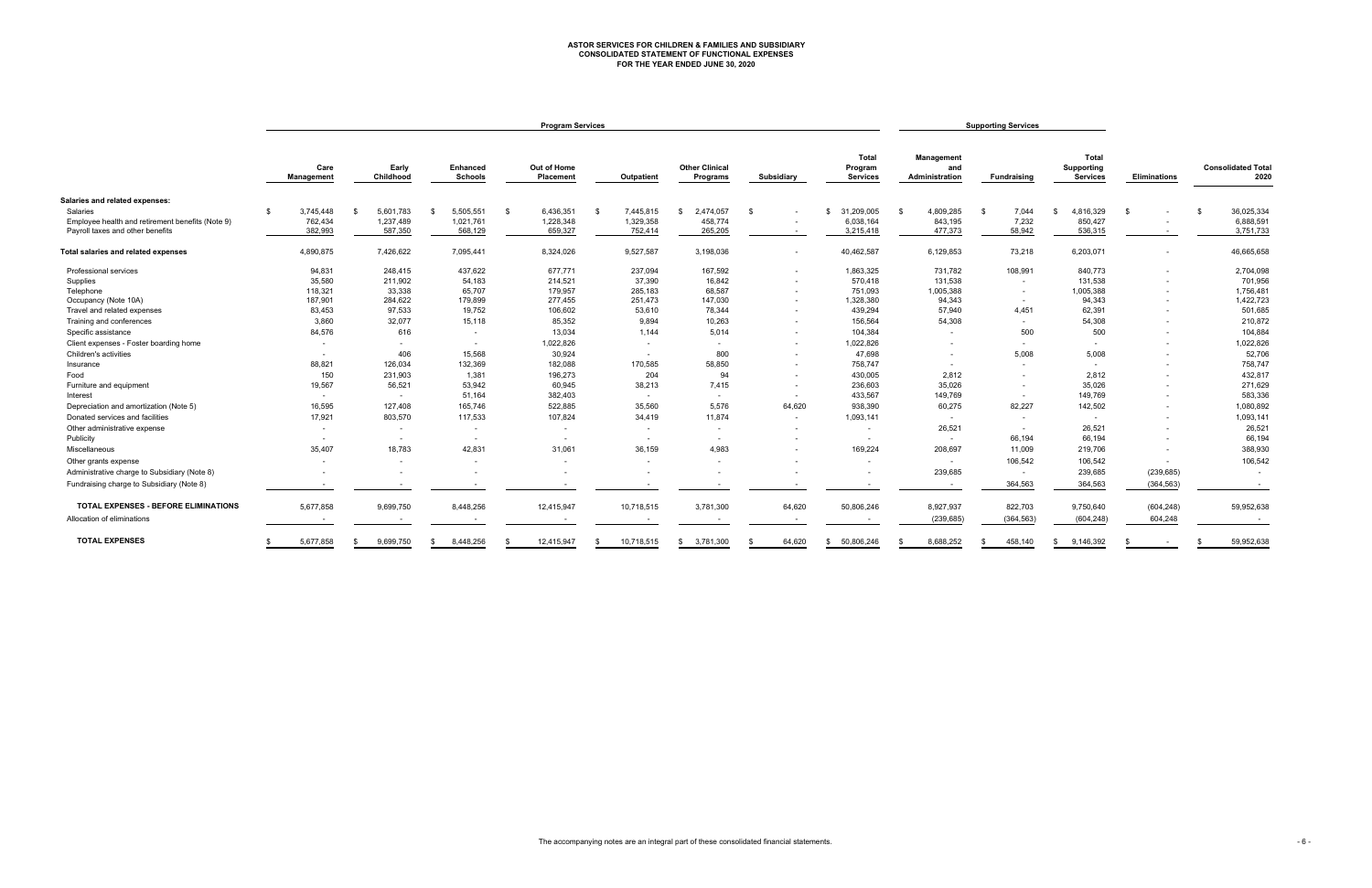#### **ASTOR SERVICES FOR CHILDREN & FAMILIES AND SUBSIDIARY CONSOLIDATED STATEMENTS OF CASH FLOWS FOR THE YEARS ENDED JUNE 30, 2021 AND 2020**

|                                                                                                    | 2021            |    |             |
|----------------------------------------------------------------------------------------------------|-----------------|----|-------------|
| <b>CASH FLOWS FROM OPERATING ACTIVITIES:</b>                                                       |                 |    |             |
| Change in net assets                                                                               | \$<br>7,992,109 | \$ | 1,049,442   |
| Adjustments to reconcile change in net assets to                                                   |                 |    |             |
| net cash provided by (used in) operating activities:                                               |                 |    |             |
| Depreciation and amortization                                                                      | 992,643         |    | 1,080,892   |
| Amortization of discount on contribution in-kind receivable                                        | (286, 607)      |    | (297, 273)  |
| Reduction of contribution in-kind - rent receivable                                                | 514,944         |    | 514,944     |
| Interest expense on deferred financing costs                                                       | 13,431          |    | 13,431      |
| Unrealized (gain) loss on investments                                                              | (485, 366)      |    | 80,258      |
| <b>Subtotal</b>                                                                                    | 8,741,154       |    | 2,441,694   |
| Changes in operating assets and liabilities:                                                       |                 |    |             |
| (Increase) decrease in assets:                                                                     |                 |    |             |
| Accounts receivable                                                                                | 4,183,388       |    | (997, 964)  |
| Prepaid expenses, deposits and other assets                                                        | (146, 786)      |    | 52,563      |
| Increase (decrease) in liabilities:                                                                |                 |    |             |
| Accounts payable and accrued expenses                                                              | (2,394,634)     |    | 40,487      |
| Accrued salaries, vacation and benefits                                                            | 1,176,529       |    | 615,469     |
| Pension withdrawal liability                                                                       | (253, 893)      |    | (1,460,737) |
| Due to funding sources and deferred revenue                                                        | (424, 266)      |    | (967, 698)  |
| Net Cash Provided by (Used in) Operating Activities                                                | 10,881,492      |    | (276, 186)  |
| <b>CASH FLOWS FROM INVESTING ACTIVITIES:</b>                                                       |                 |    |             |
| Purchase of investments                                                                            | (6,050,541)     |    | (251, 036)  |
| Proceeds from sales of investments                                                                 | 424,077         |    | 826,140     |
| Purchases of property and equipment                                                                | (168, 913)      |    | (153, 142)  |
| Net Cash (Used in) Provided by Investing Activities                                                | (5,795,377)     |    | 421,962     |
| <b>CASH FLOWS FROM FINANCING ACTIVITIES:</b>                                                       |                 |    |             |
| Principal payments on debt                                                                         | (932, 515)      |    | (608, 813)  |
| Proceeds from Paycheck Protection Program Ioan payable                                             | 1,800,000       |    |             |
| (Payments on) proceeds from line of credit                                                         | (2,648,024)     |    | 225,000     |
| <b>Net Cash Used in Financing Activities</b>                                                       | (1,780,539)     |    | (383, 813)  |
| NET INCREASE (DECREASE) IN CASH AND CASH EQUIVALENTS                                               | 3,305,576       |    | (238, 037)  |
| Cash and cash equivalents - beginning of year                                                      | 162,749         |    | 400,786     |
| CASH AND CASH EQUIVALENTS - END OF YEAR                                                            | \$<br>3,468,325 | \$ | 162,749     |
| <b>Supplemental Disclosure of Cash Flow Information:</b><br>Cash paid during the year for interest | \$<br>435,018   | \$ | 569,905     |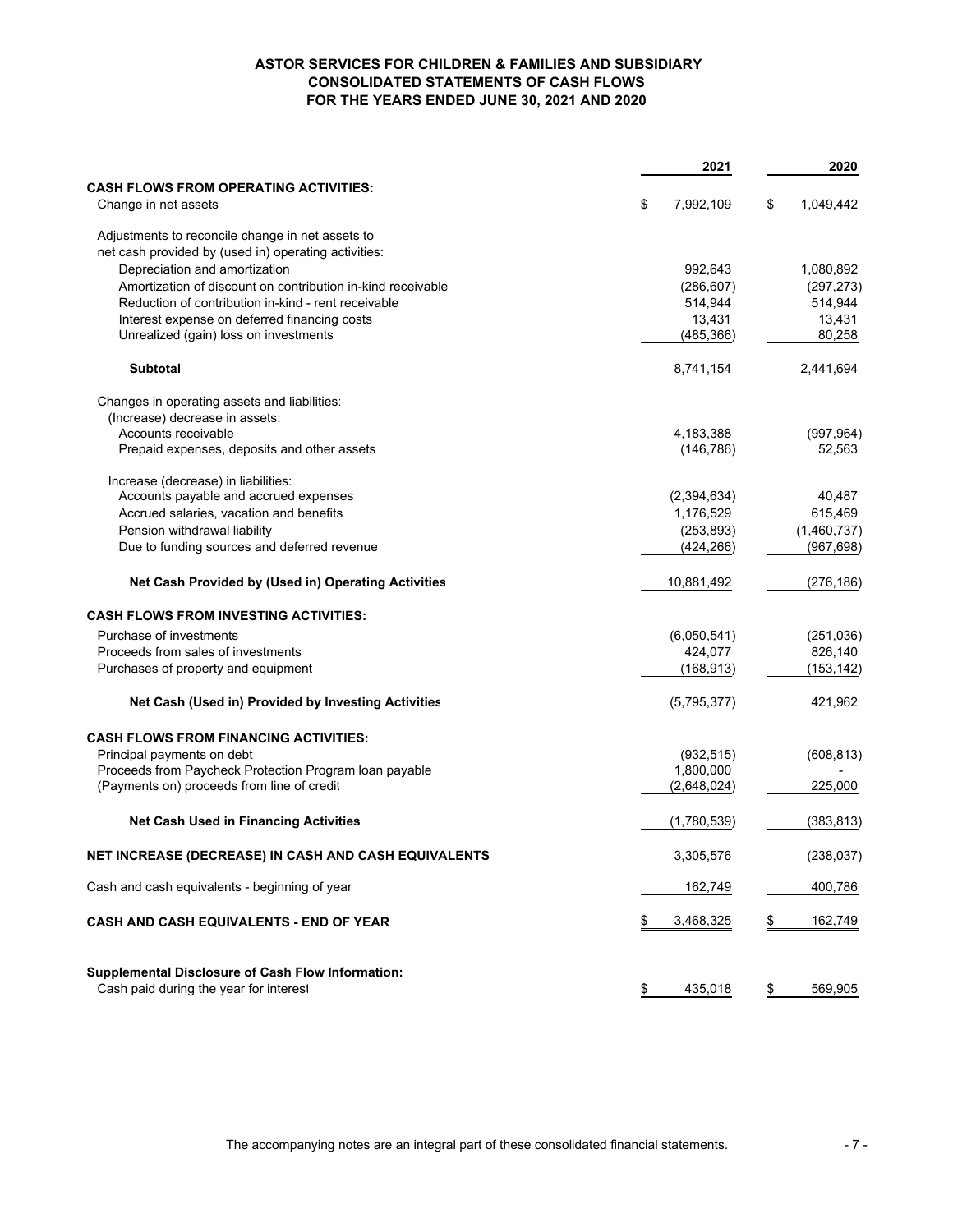#### **NOTE 1―ORGANIZATION, NATURE OF ACTIVITIES AND BASIS OF PRESENTATION**

Astor Services for Children & Families ("Astor") is a not-for-profit membership corporation whose sole member is the Catholic Charities Alliance (the "Alliance"). The Alliance has certain reserve powers associated with Astor, including the election of the Board, determination of the size of the Board, approval of the Board's choice of Executive Director and approval of certain transactions, such as large loans. Astor is a child care agency serving emotionally disturbed and mentally ill young people from throughout New York State through various sites in Dutchess County, Orange County and the Bronx. Astor provides residential, educational and clinical services to these people and provides community-based, family-oriented services for those who are experiencing difficulty at home, in school or in the community. In addition, other programs are provided in preventive, day care, special education programs for children with learning disabilities and educational formats. Astor's major sources of revenue are from federal, New York State and local agencies.

The Children's Foundation of Astor, Inc. ("Foundation") is a not-for-profit corporation. The Foundation was formed to raise funds and provide grants as well as support the activities of Astor. Astor is the sole member of the Foundation. Astor and the Foundation have a "Parent" and "Subsidiary" relationship through common Board membership, substantially identical management and the sole member relationship.

These financial statements present the consolidated statements of financial position, activities, functional expenses and cash flows of Astor and the Foundation (collectively, the "Organization").

Astor and the Foundation are qualified as tax-exempt organizations under Section 501(c)(3) of the Internal Revenue Code and similar New York State Laws and, accordingly, are not subject to federal and state income taxes.

Programs operated by the Organization are summarized below.

- **Care Management:** The provision of support and linkages to programs/services in the home, school, and community. These include individualized programs to prevent residential placement and innovative cross-systems integration to serve children who are at high risk.
- **Early Childhood:** Head Start, special education and early intervention programs for young children ages 3-5 years.
- **Enhanced Schools:** Schools and Day Treatment programs in a variety of educational settings with any combination of education, behavioral and clinical support including direct clinical care and classroom consultative arrangements.
- **Out of Home Placement:** Therapeutic foster families, and congregate residential care for young children in a Residential Treatment Center. Specialized, high-level clinically based residential care in a Residential Treatment Facility.
- **Outpatient:** An array of outpatient clinics for children, adolescents, and young adults in the community and in schools. This includes therapy services using evidence-based practices, psychiatry, and telepsychiatry services.
- **Other Clinical Programs:** Astor provides a series of specialized services not listed in its main service lines, including: immediate home and school response in times of crisis; partial hospitalization for adolescents needing the highest level of clinical support; and specialized services for children at risk of more restrictive placements including Functional Family Therapy, juvenile justice prevention, Children and Family Treatment and Support and Home and Community Based Services, COVID-19 mental health support, and a 24-hour Stabilization Center.

#### **NOTE 2―SUMMARY OF SIGNIFICANT ACCOUNTING POLICIES**

A. The Organization prepares its consolidated financial statements using the accrual basis of accounting. The Organization adheres to accounting principles generally accepted in the United States of America ("U.S. GAAP"). All significant inter-company balances and transactions have been eliminated in the consolidation.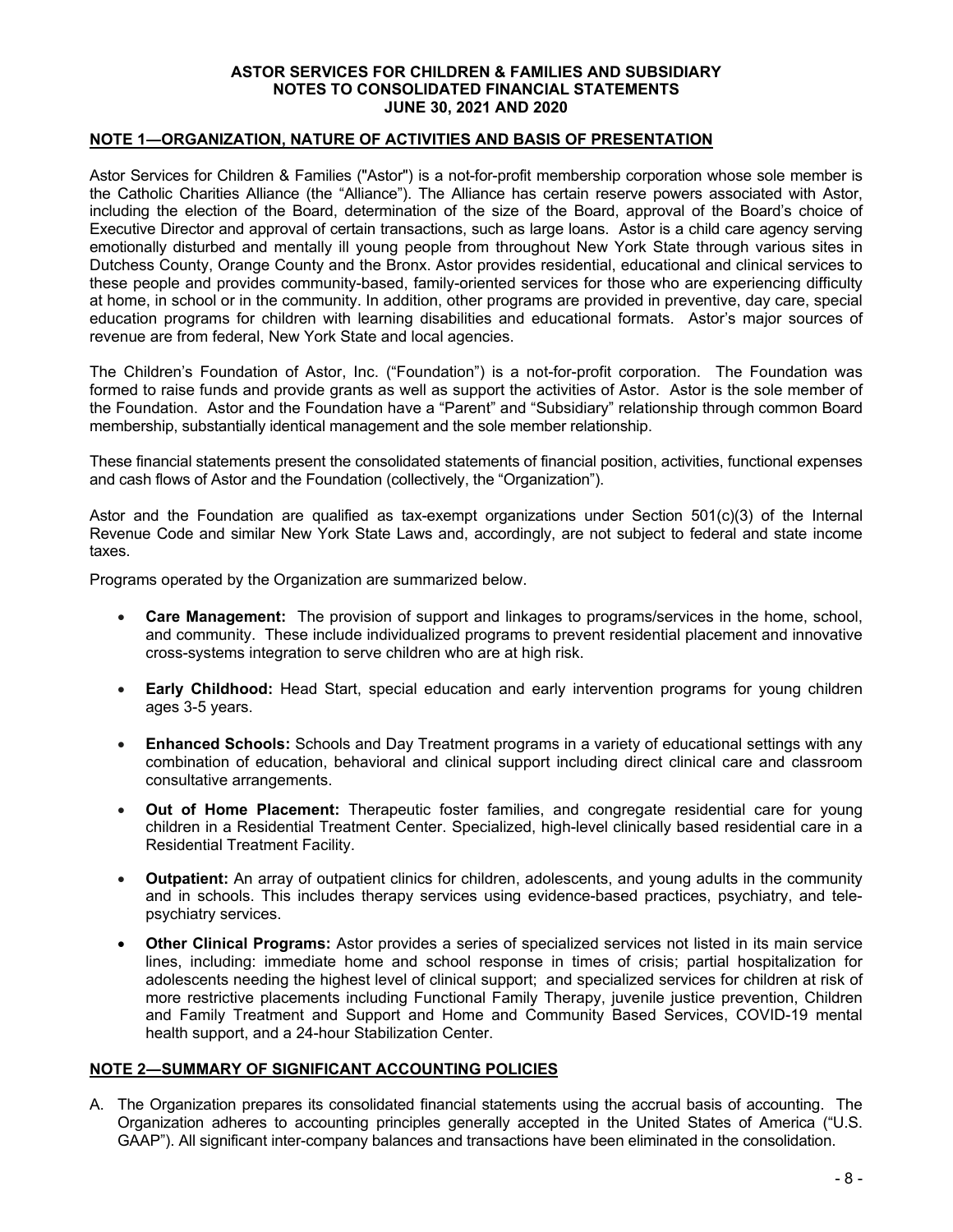#### **NOTE 2―SUMMARY OF SIGNIFICANT ACCOUNTING POLICIES (Continued)**

- B. Revenue and support are classified based on the existence or absence of donor-imposed restrictions. Accordingly, the net assets of the Organization and changes therein are classified and reported as follows:
	- Net Assets Without Donor Restrictions Represents resources available for support of the Organization's operations, over which the Board of Directors has discretionary control.
	- Net Assets With Donor Restrictions The Organization reports contributions of cash and other assets as without donor restrictions unless they are received with donor stipulations that limit the use of the donated asset; such assets are considered net assets with donor restrictions. When a donor restriction expires, that is, when a stipulated time restriction ends, or purpose restriction is accomplished, net assets with donor restrictions are reclassified to net assets without donor restrictions and reported in the accompanying consolidated statements of activities as net assets released from restrictions. However, if a restriction is fulfilled in the same time period in which the contribution is received, the Organization reports the contribution as net assets without donor restrictions. In addition, net assets with donor restrictions represent assets subject to donor-imposed stipulations that they be maintained permanently by the Organization. The donor of these assets permits the Organization to use the income earned from related investments for general purposes. Earnings would normally be accounted for in the net assets without donor restrictions class to benefit the Organization, but as further described in Note 15, such funds are restricted by law until appropriated by the Board. The Organization has net assets with donor restrictions, which are perpetual in nature, of \$500,000 as of both June 30, 2021 and 2020.
- C. The preparation of consolidated financial statements in conformity with U.S. GAAP requires management to make estimates and assumptions that affect the reported amounts of assets and liabilities and disclosure of contingent assets and liabilities at the date of the consolidated financial statements and the reported amounts of revenues and expenses during the reporting period. Actual results could differ from those estimates.
- D. Cash and cash equivalents consist of: cash, money market funds and accounts backed by the U.S. Government with maturities, when purchased, of three months or less.
- E. Contracts and grants consist of revenue received through various federal, state and local governmental agencies. The Organization also receives residential, day treatment, medical and tuition support from various New York State counties and school districts. Reimbursement rates are preliminarily based upon prior years' actual cost data provided to the Department of Social Services ("DSS"), the State Education Department ("SED") and the Office of Mental Health ("OMH"). Final determination of rates is based upon DSS, SED and OMH's review and audit of actual expenditures for the applicable year. Government contracts and grants are recorded as revenues to the extent that expenses have been incurred for the purposes specified by the grantors. To the extent amounts received exceed amounts spent, the Organization establishes refundable advances from governmental sources. Any revenue for contracts that has not yet been earned is reclassified as deferred revenue in the consolidated statements of financial position.

Government grants and contracts are nonexchange transactions and accounted for under ASU 2018-08 *Clarifying the Scope and Accounting Guidance for Contributions Received and Contributions Made* (Topic 958). Government grants and contracts are recognized as revenue when barriers within the contract are overcome and there is no right of return. Government grants and contracts amounted to \$30,173,040 and \$30,205,277 for the years ended June 30, 2021 and 2020, respectively, and are included in the consolidated statements of activities.

As of June 30, 2021 and 2020, Astor received conditional grants and contracts from government agencies in the aggregate amounts of approximately \$15,922,000 and \$17,296,000, respectively. Such grants have not been recognized in the accompanying consolidated financial statements as they are for future periods and will be recognized when contract barriers are overcome. Such barriers include expending these funds in accordance with their agreements. If such services are not provided, the governmental entities are not obligated to expend the funds allotted under the grants and contracts and the Organization may be required to return the funds already remitted.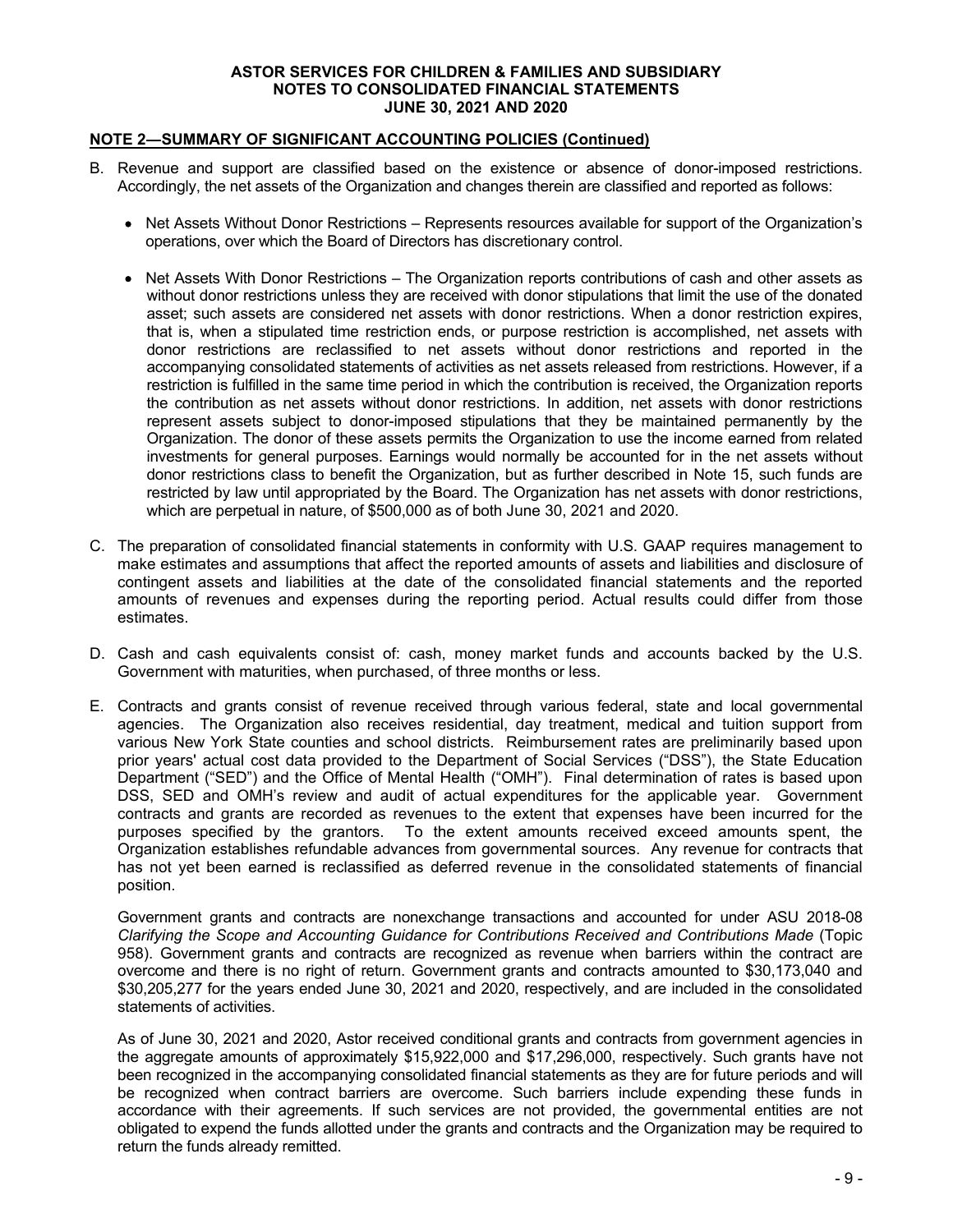#### **NOTE 2―SUMMARY OF SIGNIFICANT ACCOUNTING POLICIES (Continued)**

Primary support for the programs operated by Astor is also derived directly from services provided to approved clients from third-party reimbursement sources. Laws and regulations governing Medicaid programs are subject to interpretation. Noncompliance with such laws and regulations could result in fines, penalties and exclusion from Medicaid programs. There are occasions when funding source reimbursements for prior years are adjusted in the current period. Astor records receivables and revenue when earned based on established rates or contracts for services provided. Revenue is reported at the amount that reflects the consideration to which Astor expects to be entitled in exchange for providing the contracted services. Generally, Astor bills the government entities, third-party payors and individuals after the services are performed or when Astor has completed its portion of the contract. Medicaid is accounted for under Accounting Standards Update ("ASU") 2014-09 "*Revenue from Contracts with Customers*" (Topic 606).

Performance obligations are determined based on the nature of the services provided by Astor in accordance with the contract. Revenues for performance obligations are satisfied at a point in time at which services are provided. Astor believes this method provides a faithful depiction of the transfer of services over the term of the performance obligation based on the inputs needed to satisfy the obligation. Astor measures the performance obligation from the beginning of the next month or day to the point when it is no longer required to provide services under the contract or has met the requirements to bill for the services provided, which is generally at the end of each month or period of time allowed based on the government agencies' stipulations.

Because all of its performance obligations relate to contracts with a duration of less than one year, Astor has elected to apply the optional exemption provided in Financial Accounting Standards Board ("FASB") ASC 606- 10-50-l 4(a) and, therefore, is not required to disclose the aggregate amount of the transaction price allocated to performance obligations that are unsatisfied or partially unsatisfied at the end of the reporting period. The performance obligations for these contracts are generally completed when the service is completed and upon submission of required documentation.

Astor determines the transaction price based on established rates and contracts for services provided. The initial estimate of the transaction price is determined by reducing the established rates for services provided by any implicit price concessions based on historical collection experience with each government agency. Astor has determined that the nature, amount, timing and uncertainty of revenue and cash flows are affected by the payors and service lines. Subsequent changes to the estimate of the transaction price are generally recorded as adjustments to revenue in the period of the change.

Due to funding sources and deferred revenue include advances paid from Medicaid programs in excess of allowable amounts. Such amounts may be required to be repaid to funding sources through the Medicaid recoupment process. Provisions for amounts due to or from funding sources based on estimated financial rates have been made in the consolidated financial statements. Differences between estimated and actual financial rates will be reflected in the consolidated statements of activities in the year the final rates are approved. In the opinion of management, no material adjustments are expected from these audits. Due to funding sources also includes excess reimbursements made to Astor by the funding sources for the educational program. Most of these amounts will be recovered by the funding sources over time as future services are billed.

Approximately 66% and 73% of the Organization's revenues without donor restrictions were provided by Medicaid reimbursement and government contracts and grants during the years ended June 30, 2021 and 2020, respectively.

There are occasions when funding source reimbursements received in prior years are adjusted in the current year. Such adjustments may be due to funding source audit findings, additional monies available over and above original contract amounts, rate appeal results, etc. Included in the change in net assets for the years ended June 30, 2021 and 2020 was approximately \$3,827,000 and (\$798,000), respectively, of prior year increases (decreases), relating to such adjustments.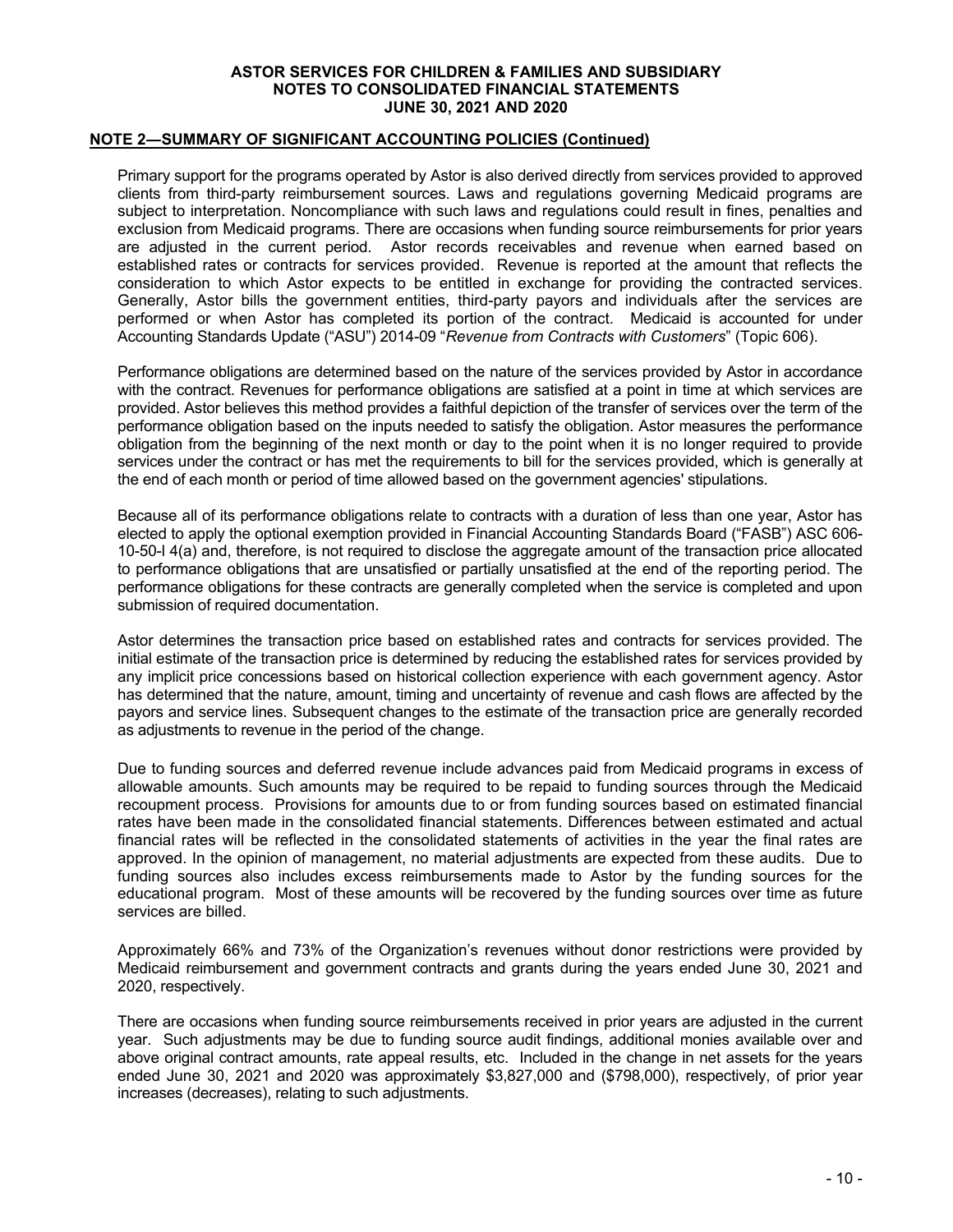#### **NOTE 2―SUMMARY OF SIGNIFICANT ACCOUNTING POLICIES (Continued)**

The Organization estimates the effect of SED's reconciliation process and records increases or decreases in tuition revenue for that year. The purpose is to more closely match reimbursable expenses with tuition revenue. For the years ended June 30, 2021 and 2020, Astor recognized an estimated increase (decrease) of \$67,309 and (\$10,980) for tuition revenue based on SED's reconciliation process. These amounts are reflected in government contracts and grants and accounts receivable.

- F. The Organization receives donated services, equipment, supplies and other items which supplement the efforts of the Organization's professional staff in providing services. The Organization records these contributions in the accompanying consolidated financial statements as support and expenses at the estimated value of the donated goods and services. In addition, Astor receives contributed space as further described in Note 4.
- G. As of June 30, 2021 and 2020, the Organization determined that an allowance for doubtful accounts of approximately \$250,000 was necessary for accounts receivable. Such estimates are based on a combination of factors, such as management's assessment of the aged basis of its government funding sources, creditworthiness of funders and its donors, current economic conditions and historical experience. A significant portion of accounts receivable consists of amounts due from federal and New York State sources.
- H. The Organization allocates certain expenses among the various program and supporting services categories. The expense allocated to a particular category is based on a number of factors. Salary expense is based on the estimated time spent on each program and certain other expenses are allocated among the program and supporting services benefited.
- I. Property and equipment is stated at cost less accumulated depreciation and amortization. These amounts do not purport to represent replacement or realizable values. The Organization capitalizes property and equipment with a cost of \$1,000 or more and a useful life of greater than one year. Depreciation is provided on a straight-line basis over the estimated useful lives of the assets. Leasehold improvements are amortized over the lesser of the useful lives of the improvements or the term of the applicable lease.
- J. Pledges of contributions-in-kind rent are recorded as revenue when made. The Organization considers these pledges scheduled to be received in future periods as implicitly time restricted. The Organization discounts long-term pledges using a risk-free adjusted interest rate for the expected term of the promise to give applicable to the years in which the pledges are received. As of June 30, 2021 and 2020, the discount on contributions in-kind receivable amounted to \$2,618,324 and \$2,904,931, respectively.
- K. Pledges are recorded as income when the Organization is formally notified of the grants or contributions by the respective donors. Unless material to the consolidated financial statements, the Organization does not discount multi-year pledges.
- L. Investments are measured at fair value. Fair value measurements are based on the price that would be received to sell an asset or paid to transfer a liability in an orderly transaction between market participants at the measurement date. In order to increase consistency and comparability in fair value measurements, a fair value hierarchy prioritizes observable and unobservable inputs used to measure fair value into three levels, as described in Note 14.
- M. Change in Reporting Entity The accompanying consolidated financial statements include both Astor and the Foundation. Astor is the sole member of the Foundation and controls the Foundation. In the past, the financial statements for both Astor and the Foundation were not consolidated owing to the fact of Astor being controlled by the Alliance. During the year ended June 30, 2021, Astor's by-laws were amended to emphasize Astor's definition as the sole member of the Foundation. As a result, the Organization has concluded that the circumstances, which in the past had not required consolidation, no longer exist. Accordingly, both Astor and the Foundation are now included in the accompanying consolidated financial statements. The change in the Organization's consolidation policy is applicable as of and for the year ended June 30, 2021 and, retroactively, as of and for the year ended June 30, 2020.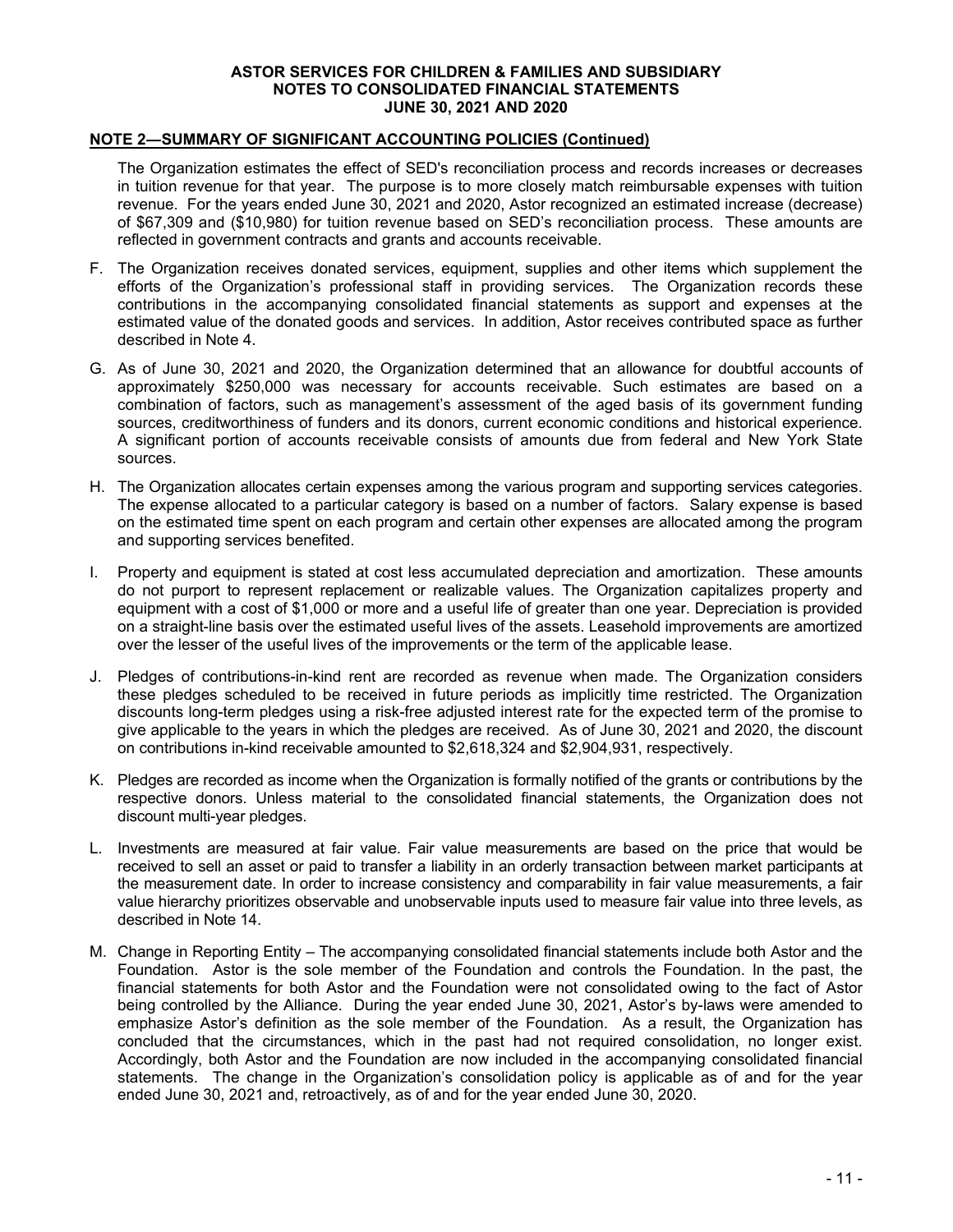#### **NOTE 3―LIQUIDITY AND AVAILABILITY OF RESOURCES**

The Organization regularly monitors liquidity required to meet its operating needs and other contractual commitments, while also striving to maximize the investment of its available funds. The Organization has various sources of liquidity at its disposal, including cash and cash equivalents, investments, and a bank line of credit.

For purposes of analyzing resources available to meet general expenditures over a 12-month period, the Organization considers all expenditures related to its ongoing activities of care management, crisis response, early childhood, education, out of home placement, outpatient, and placement prevention services as well as the conduct of services undertaken to support those activities to be general expenditures.

In addition to financial assets available to meet general expenditures over the next 12 months, the Organization operates with a balanced budget and anticipates collecting sufficient revenue to cover general expenditures not covered by donor-restricted resources. In the event of an unanticipated liquidity need, the Organization could also draw upon \$6,000,000 of its available bank line of credit of which \$6,000,000 is available as of June 30, 2021. See Note 6.

The following financial assets could readily be made available immediately from the consolidated statements of financial position date to meet general expenditures as of June 30:

|                                              |   | 2021       |   | 2020              |
|----------------------------------------------|---|------------|---|-------------------|
| Cash and cash equivalents                    | S | 3,468,325  | S | 162,749           |
| Investments                                  |   | 8,631,652  |   | 2,519,822         |
| Accounts receivable, net                     |   | 8,143,571  |   | 12,326,959        |
| <b>Total financial assets</b>                |   | 20,243,548 |   | 15,009,530        |
| Less: Investments, perpetual in nature       |   | (500,000)  |   | (500,000)         |
| Less: Unappropriated earnings from endowment |   | (45, 484)  |   |                   |
|                                              |   | 19,698,064 |   | <u>14,509,530</u> |

#### **NOTE 4―CONTRIBUTION IN-KIND - RENT RECEIVABLE**

Contribution in-kind rent receivable consists of the following as of June 30:

|                                             | 2021            | 2020          |
|---------------------------------------------|-----------------|---------------|
| Amount due in less than one year            | \$<br>514,944   | \$<br>514,944 |
| Amount due from one to five years           | 2,059,776       | 2,059,776     |
| Amount due in greater than five years       | 6,179,328       | 6,694,272     |
|                                             | 8,754,048       | 9,268,992     |
| Less: Unamortized discount to present value | (2,618,324)     | (2,904,931)   |
|                                             | \$<br>6.135.724 | 6,364,061     |

Astor has a 40-year lease agreement, effective October 1, 1998, with the Archbishop of New York for the use of the land and improvements at the Rhinebeck, NY location. Astor is required to pay a nominal rent of \$1 per year. Astor has estimated the fair value of the annual lease payment to be approximately \$515,000. The fair value associated with the use of the property is amortized over the term of the lease.

Amortization of the discount on the contribution-in-kind amounted to \$286,607 and \$297,273 for the years ended June 30, 2021 and 2020, respectively.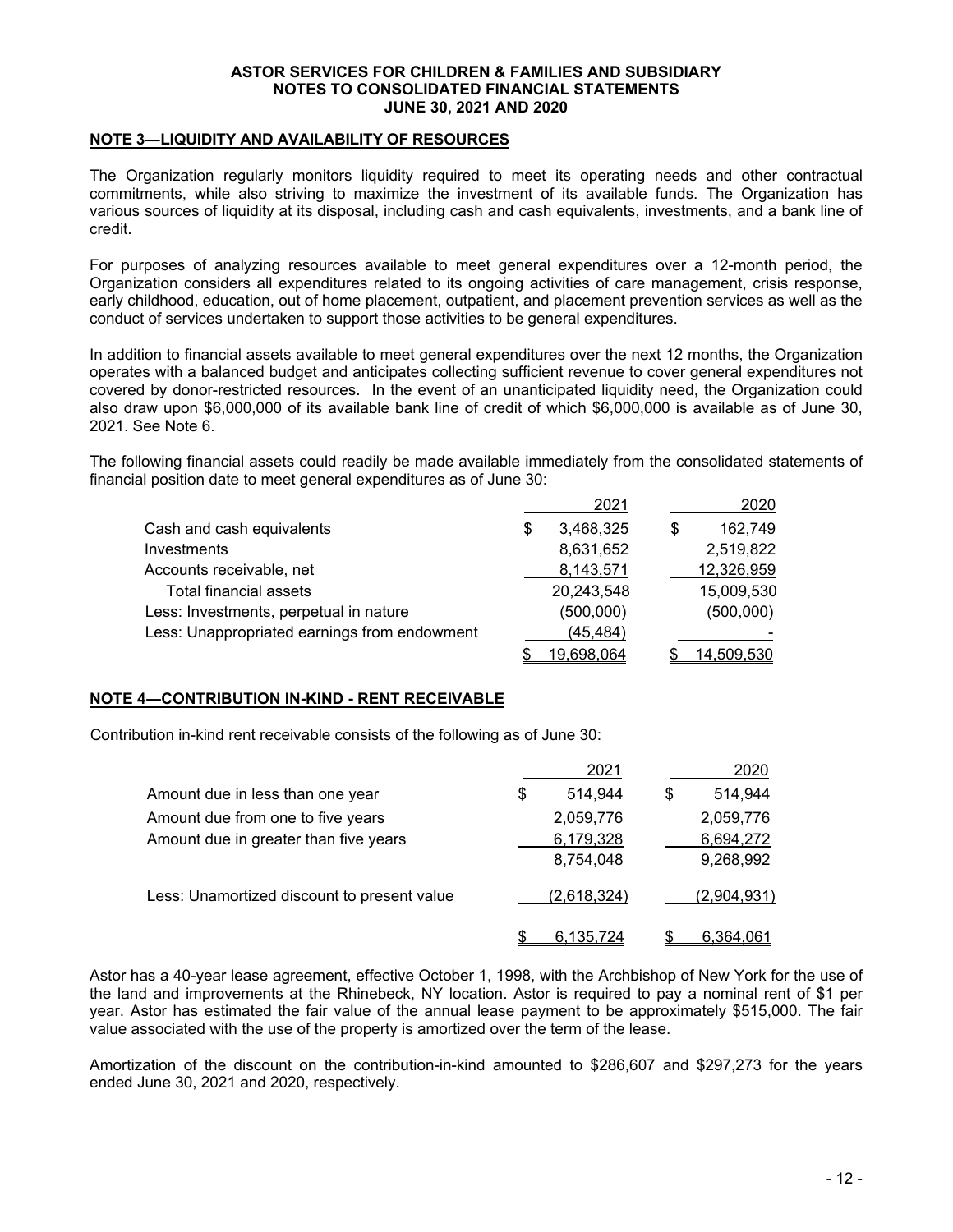#### **NOTE 5―PROPERTY AND EQUIPMENT**

Property and equipment consists of the following as of June 30:

|                                           | 2021           | 2020              | Estimated<br><b>Useful Lives</b> |
|-------------------------------------------|----------------|-------------------|----------------------------------|
| Land                                      | \$<br>505,358  | \$<br>505,358     |                                  |
| <b>Buildings</b>                          | 18,480,424     | 18,480,424        | 40 years                         |
| Furniture and equipment                   | 2,880,154      | 2,706,398         | 3-10 years                       |
| Leasehold improvements                    | 4,757,035      | 4,757,035         | Remaining                        |
|                                           |                |                   | lease term                       |
| Construction in progress (see below)      | 191,906        | 196,749           |                                  |
| Total cost                                | 26,814,877     | 26,645,964        |                                  |
| Accumulated depreciation and amortization | (17, 151, 671) | (16, 159, 028)    |                                  |
| Net book value                            | 9,663,206      | <u>10,486,936</u> |                                  |

Depreciation and amortization expense for the years ended June 30, 2020 and 2019 amounted to \$992,643 and \$1,080,892, respectively.

As of June 30, 2021, construction in progress primarily consists of the real estate advisory costs for rezoning feasibility and development options for the property owned at 750 Tilden Avenue, Bronx, New York. The project is expected to be completed within 4-5 years with expected future costs of approximately \$9.8 million. Astor is in discussions with various third parties regarding funding and/or financing these costs.

#### **NOTE 6―DEBT**

Debt consists of the following as of June 30:

|                                                                                                                                                                                                                                                                                                 | 2021                                | 2020                               |
|-------------------------------------------------------------------------------------------------------------------------------------------------------------------------------------------------------------------------------------------------------------------------------------------------|-------------------------------------|------------------------------------|
| Note payable to a bank, due May 2024, payable in monthly<br>installments of \$9,309 (principal and interest). The interest rate is<br>fixed at 4.38%. This loan was paid in full in FY2021.                                                                                                     | \$                                  | \$<br>401,004                      |
| Note payable to a bank, due January 2025, payable in monthly<br>installments of \$17,283 (principal and interest). The interest rate is<br>fixed at 5.45% for the first ten years (ending January 2022), after<br>which the rate is reset; collateralized by certain property and<br>equipment. | 672,788                             | 838,013                            |
| Note payable to a bank, due January 2033, payable in monthly<br>installments of principal and interest. The interest rate is fixed at<br>5.45% for the first ten years (ending January 2022), after which the<br>rate is reset; collateralized by certain property and equipment.               | 6,346,283                           | 6,712,569                          |
| Total<br>Less: Unamortized debt issuance costs<br>Less: Current portion                                                                                                                                                                                                                         | 7,019,071<br>(20, 299)<br>(568,174) | 7,951,586<br>(33,730)<br>(633,956) |
| Debt, net of current portion                                                                                                                                                                                                                                                                    | 6.430.598                           | 7.283.900                          |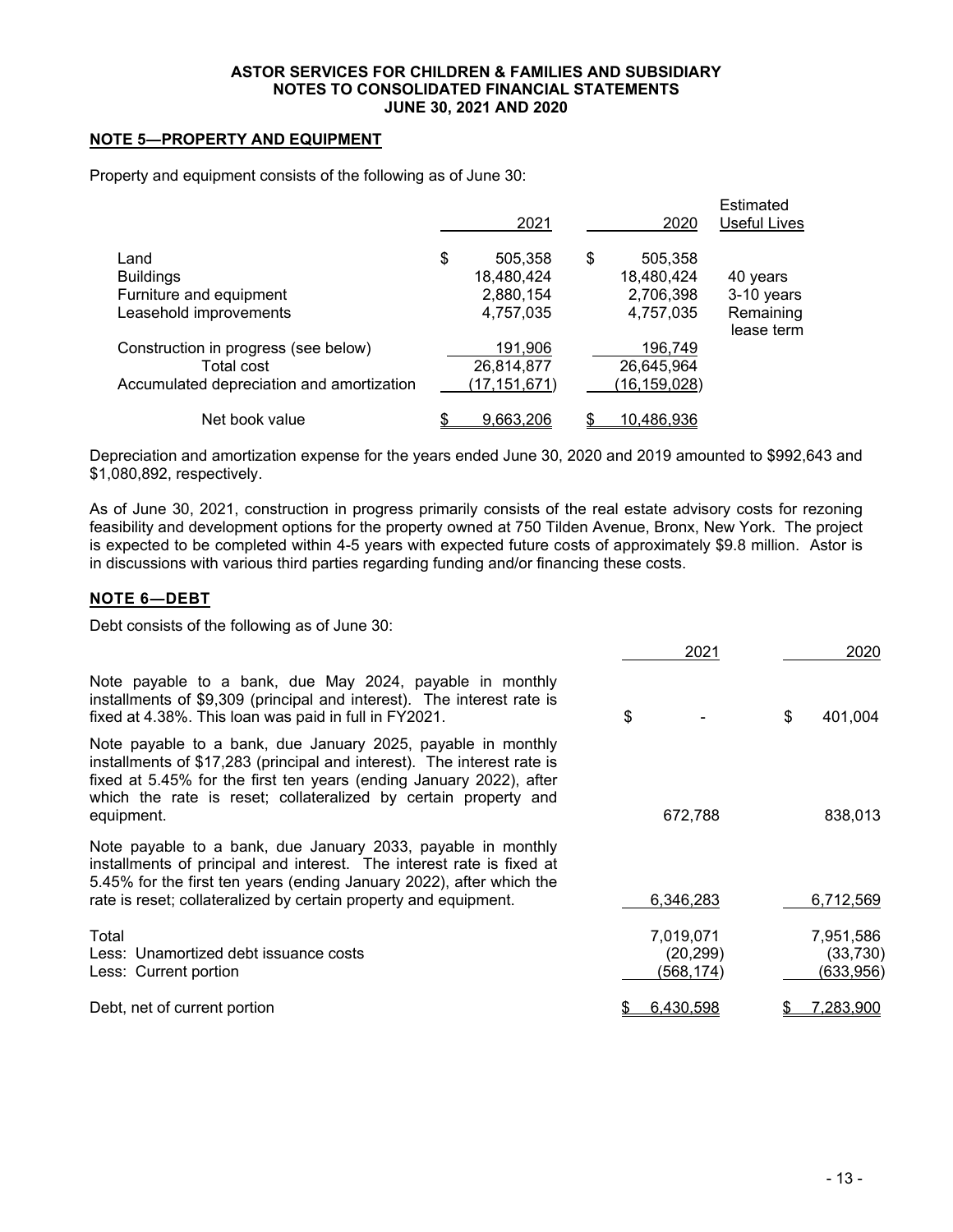#### **NOTE 6―DEBT (Continued)**

Future principal payments (net of issuance costs) for each of the five years subsequent to June 30, 2021 are as follows:

| 2022                               | \$<br>568,174 |
|------------------------------------|---------------|
| 2023                               | 599,925       |
| 2024                               | 633,450       |
| 2025                               | 579,510       |
| 2026                               | 488,352       |
| Thereafter (expiring January 2033) | 4,149,660     |
|                                    | 7.019.071     |

Astor has an unsecured line of credit ("LOC") with a bank capped at \$6,000,000, of which \$0 and \$2,648,024 was outstanding at June 30, 2021 and 2020, respectively. The line of credit is secured by Astor's receivables and carries interest at the overnight LIBOR rate plus a spread of 225 basis points, adjusting daily (amounting to an interest rate of 3.1005% and 2.86% as of June 30, 2021 and 2020, respectively). It should be noted that LIBOR is being phased out world-wide and the LOC will be modified. The replacement for LIBOR will be a term Secured Overnight Financing Rate ("SOFR"), daily simple SOFR, or an alternative benchmark rate that has been selected by the bank as the replacement. The LOC is payable on demand. As of December 23, 2021, there was \$1,000,000 borrowed.

As of June 30, 2021, \$7,019,071 of the long-term debt and the unsecured line of credit of \$6,000,000 is held with one bank with cross default clauses whereby default on one obligation will trigger default on the other obligation. Astor must comply with certain administrative and financial covenants, which it has met.

Interest expense related to debt for the years ended June 30, 2021 and 2020 amounted to \$448,449 and \$583,336, respectively.

#### **NOTE 7―PAYCHECK PROTECTION PROGRAM LOAN PAYABLE**

On March 27, 2020, in response to COVID-19, the federal government passed the Coronavirus Aid, Relief, and Economic Security Act ("CARES Act"). Among many other provisions, to help businesses retain employees, the CARES Act provides relief to qualifying businesses through a program called the Paycheck Protection Program ("PPP"). Participating in the PPP enables the business to obtain a loan from the Small Business Administration ("SBA") sector of the government. If the proceeds from the loan are used for specified purposes, some or all of the loan can be forgiven.

Astor applied for this loan through an SBA authorized lender and received \$1,800,000 in August 2020. Management has opted to account for the PPP loan under FASB ASC 470 and expects to recognize the gain resulting from the forgiveness upon legal release of its obligation from the SBA. If the loan is not forgiven, Astor must repay the loan on or before the due date in August 2025 with interest at 1% per annum. For the year ended June 30, 2021, no amount was recorded for interest expense as this was deemed immaterial to the financial statements. In addition, Astor has elected to present the full balance of the loan as long-term since it believes that the loan will be forgiven.

#### **NOTE 8―TRANSACTIONS WITH THE FOUNDATION AND RELATED PARTIES**

Astor conducts its residential programs and has its administrative offices in facilities owned by the Archdiocese of New York. No rent is paid for the use of these facilities. The estimated value of such contributed rent was \$515,000 for the years ended June 30, 2021 and 2020. See Note 4.

Astor has a Board member whose firm is its insurance broker, which receives commission income from various insurance companies providing coverage to Astor. For the years ended June 30, 2021 and 2020, the insurance brokerage commissions paid to the Board member's firm amounted to \$356,314 and \$320,338, respectively. Also, Astor has a Board member who is a partner in a law firm that provides legal services to Astor. For the years ended June 30, 2021 and 2020, Astor paid legal fees to the Board member's law firm amounting to \$3,775 and \$4,357, respectively. In addition, Astor maintains certain cash accounts and loans with a bank that employs an Astor Board member. The Foundation has a Board member who is a partner in a firm that manages the investments of the Foundation. For the years ended June 30, 2021 and 2020, the Foundation did not pay any investment fees to the Board member or his firm.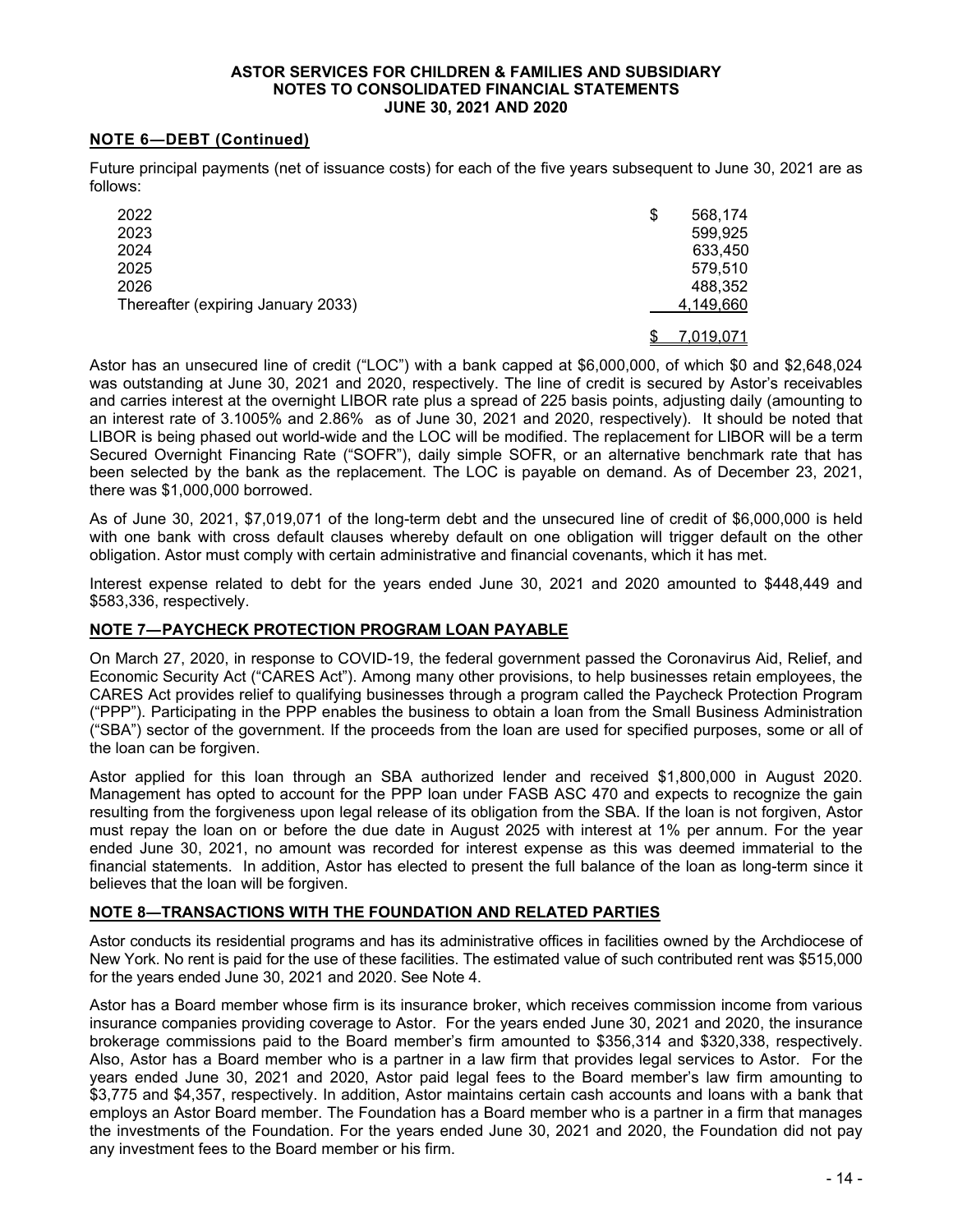#### **NOTE 8―TRANSACTIONS WITH THE FOUNDATION AND RELATED PARTIES (Continued)**

Astor and the Foundation both have conflict of interest policies and disclosures that are regularly reviewed by the Board. In addition, it is the policy of the Organization to ensure that any person, in a conflict of interest position, recuses themselves from voting on business transactions in which the individual has a conflict of interest. The Organization routinely evaluates the pricing of the services rendered for purposes of determining that they are at or below fair market value.

During the year ended June 30, 2021, Astor granted the Foundation \$5,000,000. This amount was eliminated in the accompanying consolidated financial statements.

Astor charges the Foundation certain administrative and fundraising expenses, which amounted to \$558,103 and \$604,248 for the years ended June 30, 2021 and 2020, respectively. These amounts were eliminated in the accompanying consolidated financial statements.

#### **NOTE 9―RETIREMENT PLANS**

Astor previously participated in the Archdiocesan Pension Plan (the "Plan"), a defined benefit multiemployer plan. All employees who met the age and years of service requirements were noncontributory participants in the Plan. Astor withdrew from the Plan as of December 31, 2014. As a result of withdrawing from the Plan, the Archdiocese required that Astor pay an employer liability and administration charge of approximately \$6,353,000 payable in 60 monthly installments of approximately \$128,000 starting September 1, 2015 and ending August 1, 2020. This amount represented Astor's calculated share as a participant in the plan which was underfunded at the withdrawal date. Under U.S. GAAP, the liability was recorded as of June 30, 2014. As of June 30, 2021 and 2020, the accrued pension withdrawal liability for the Plan was \$0 and \$253,893, respectively. Payments made by Astor to reduce the liability amounted to \$1,921,485 and \$512,396 for the years ended June 30, 2021 and 2020, respectively.

Effective January 1, 2015, Astor implemented a defined contribution 403(b) Thrift Plan ("403(b) Plan") covering all eligible employees. Astor's contribution into the 403(b) Plan ranges from 2.75% to 12% of the employee's salary depending on years of completed service. Pension expense for the years ended June 30, 2021 and 2020 amounted to \$1,741,708 and \$1,424,666, respectively.

#### **NOTE 10―COMMITMENTS AND CONTINGENCIES**

A. The Organization has operating lease commitments for certain facilities, vehicles and equipment expiring on various dates through 2026. Aggregate minimum rentals for each of the fiscal years ending after June 30, 2021 are as follows:

|      |    | <b>Facilities</b> |     | Vehicles |   | Equipment |    | Total     |
|------|----|-------------------|-----|----------|---|-----------|----|-----------|
|      |    |                   |     |          |   |           |    |           |
| 2022 | S  | 580,014           | S   | 219,064  | S | 174,671   | \$ | 973,749   |
| 2023 |    | 417,523           |     | 186,151  |   | 164,216   |    | 767,890   |
| 2024 |    | 201,600           |     | 136,374  |   | 162,079   |    | 500,053   |
| 2025 |    | 32,037            |     | 138,962  |   | 159,986   |    | 330,985   |
| 2026 |    |                   |     | 75,022   |   | 156,298   |    | 231,320   |
|      | \$ | 1,231,174         | \$. | 755,573  | S | 817,250   | S  | 2,803,997 |

Rent expense for the facilities, vehicles and equipment amounted to \$641,928, \$180,070 and \$298,970, respectively, for the year ended June 30, 2021 and \$749,341, \$198,658 and \$276,764, respectively, for the year ended June 30, 2020.

B. Pursuant to the Organization's contractual relationships with certain funding sources, outside governmental agencies have the right to examine the Organization's books and records involving transactions relating to those contracts. The accompanying consolidated financial statements make no provision for possible disallowances, although such possible disallowances could be substantial in amount. In the opinion of management, any actual disallowances would be immaterial, to the consolidated financial statements.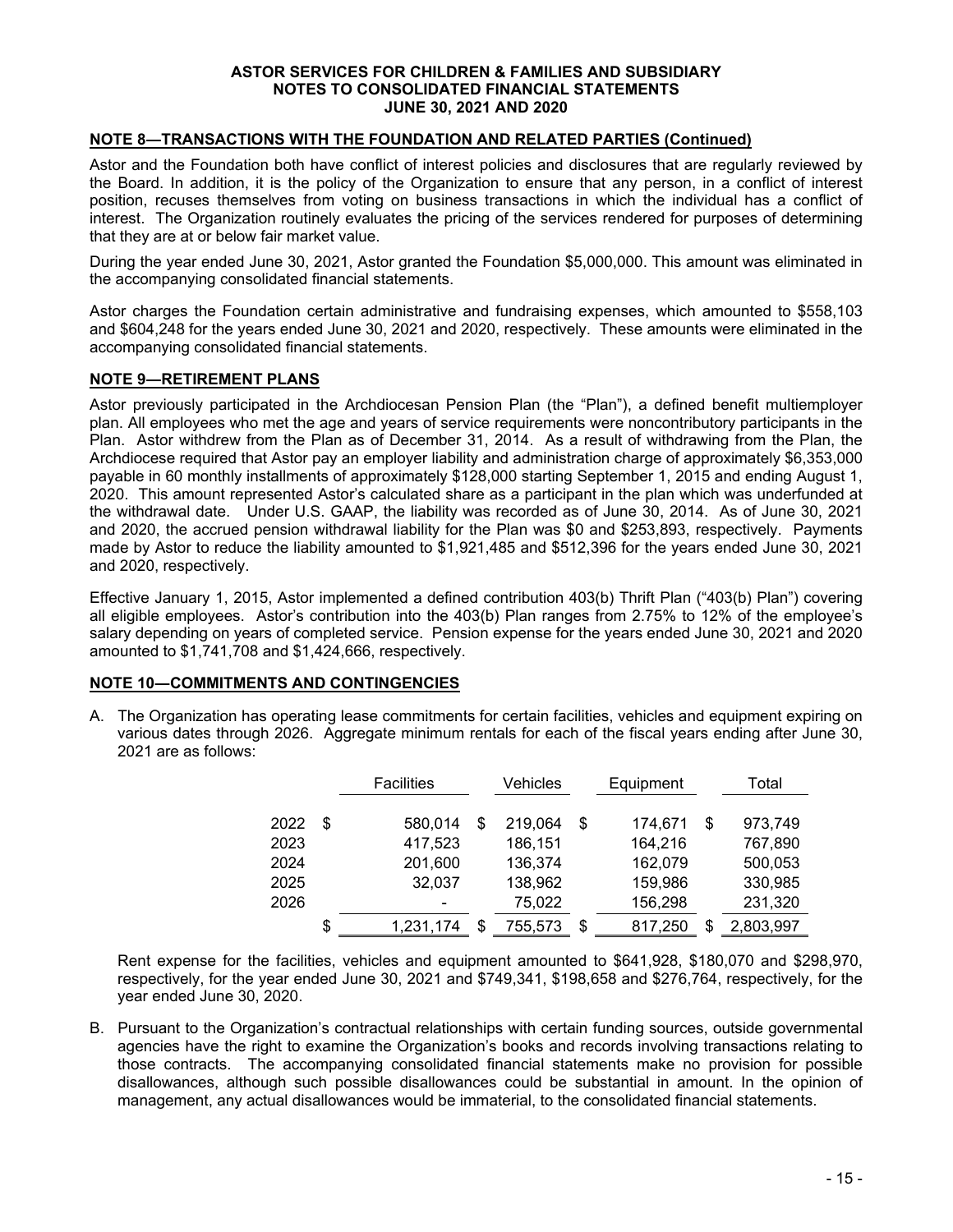#### **NOTE 10―COMMITMENTS AND CONTINGENCIES (Continued)**

- C. The COVID-19 pandemic remains an evolving situation. The extent of the impact of COVID-19 on the Organization's business and financial results will depend on future developments, including the duration and spread of the outbreak. Due to the rapidly changing business environment, unprecedented market volatility, and other circumstances resulting from the COVID-19 pandemic, the Organization is currently unable to fully determine the extent of COVID-19's impact on its business in future periods. The Organization's performance in future periods will be heavily influenced by the timing, length, and intensity of the economic recoveries in the United States. The Organization continues to monitor evolving economic and general business conditions and the actual and potential impacts on its financial position and results of operations.
- D. Astor and the Foundation believe they have no uncertain income tax positions as of June 30, 2021 and 2020 in accordance with Accounting Standards Codification ("ASC") Topic 740 ("Income Taxes"), which provides standards for establishing and classifying any tax provisions for uncertain tax positions.

#### **NOTE 11―CONCENTRATIONS**

#### A. *Concentration of Credit Risk*

Cash and cash equivalents that potentially subject the Organization to a concentration of credit risk include cash accounts with financial institutions that exceed the Federal Deposit Insurance Corporation ("FDIC") insurance limits of \$250,000 per depositor. Such amounts are at two banks and amounted to approximately \$3,384,000 and \$1,168,000 as of June 30, 2021 and 2020, respectively.

#### B. *Concentration of Labor*

Certain of Astor's employees have formed collective bargaining units. The collective bargaining units are subject to the work rules and policies of Astor.

#### **NOTE 12―INVESTMENTS – PERPETUAL IN NATURE**

In 1997, the Foundation received a grant of \$500,000 for the establishment of an endowment fund for Astor. Prior to the fiscal year ended 2020, Astor recorded its interest in the net assets of the Foundation as net assets with donor restrictions. Astor's interest in this grant has been eliminated in these consolidated financial statements and the grant received by the Foundation is reflected as net assets with donor restrictions. See Note 15.

#### **NOTE 13―INVESTMENTS**

Investments consist of the following as of June 30:

|                                        | 2021          | 2020             |
|----------------------------------------|---------------|------------------|
| Mutual funds                           |               |                  |
| Domestic equity                        | \$<br>142,606 | \$<br>158,132    |
| Fixed income                           | 593,781       | 650,683          |
| Exchange traded funds                  |               |                  |
| Domestic equity                        | 1,034,148     | 718.266          |
| International equity                   | 479,071       | 301,949          |
| Fixed income                           | 301,484       | 293,860          |
| Money market funds                     | 5,017,424     | 101,799          |
| Certificates of deposit                |               | 277,309          |
| Common stocks                          | 1,063,138     | 17,824           |
| Subtotal                               | 8,631,652     | 2,519,822        |
| Investments - perpetual in nature      | (500,000)     | (500,000)        |
| Investments, net of restricted amounts | 8,131,652     | <u>2,019,822</u> |

See Note 14 for the fair value hierarchy.

The investments that are perpetual in nature are commingled amongst all the categories in the table above. Investments are subject to market volatility that could change their carrying values in the near term.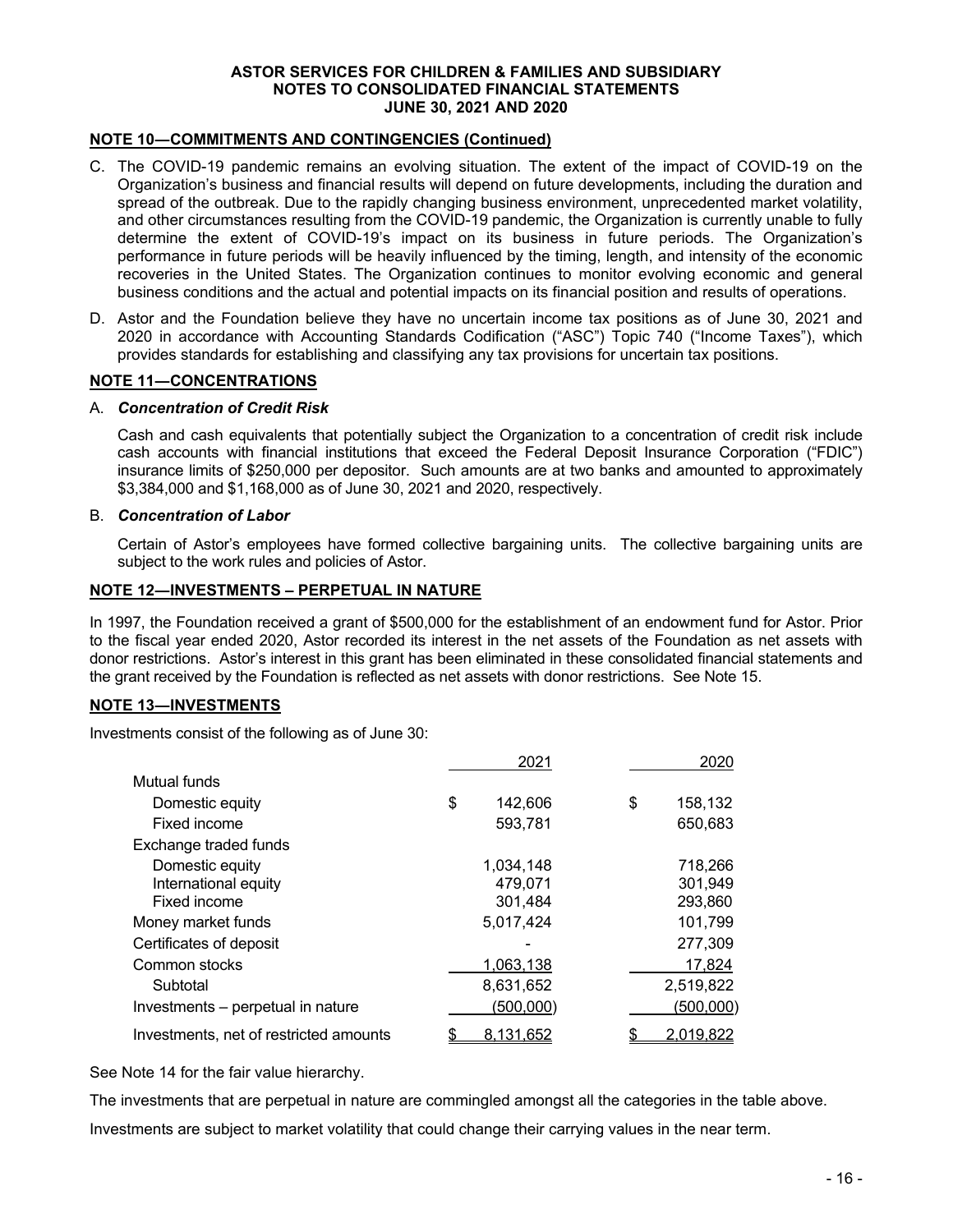#### **NOTE 13―INVESTMENTS (Continued)**

Investment activity consists of the following for the years ended June 30:

|                                                      | 2021                    |   | 2020                |
|------------------------------------------------------|-------------------------|---|---------------------|
| Interest and dividends<br>Net unrealized gain (loss) | \$<br>61,196<br>485,366 | S | 75,453<br>(80, 258) |
|                                                      | 546.562                 |   | (4.805)             |

#### **NOTE 14―FAIR VALUE MEASUREMENTS**

The framework for measuring fair value provides a fair value hierarchy that prioritizes the inputs to valuation techniques used to measure fair value. The hierarchy gives the highest priority to unadjusted quoted prices in active markets for identical assets or liabilities (Level 1 measurements) and the lowest priority to unobservable inputs (Level 3 measurements). The three levels of the fair value hierarchy under FASB ASC 820 are described as follows:

- Level 1 Inputs to the valuation methodology are unadjusted quoted prices for identical assets or liabilities in active markets that the Organization has the ability to access.
- Level 2 Inputs to the valuation methodology include: quoted prices for similar assets or liabilities in active markets; quoted prices for identical or similar assets or liabilities in inactive markets; inputs other than quoted prices that are observable for the assets or liability; inputs that are derived principally from or corroborated by observable market data by correlation or other means. If the asset or liability has a specified (contractual) term, the Level 2 input must be observable for substantially the full term of the asset or liability.

Level 3 – Inputs to the valuation methodology are unobservable and significant to the fair value measurement.

In determining fair value, the Organization utilizes valuation techniques that maximize the use of observable inputs and minimize the use of unobservable inputs to the extent possible in its assessment of fair value.

Following is a description of the valuation methodologies used for assets measured at fair value. There have been no changes in the methodologies used as of June 30, 2021 and 2020.

#### **Mutual Funds:**

Mutual funds are valued at the daily closing price as reported by the fund. Mutual funds held by the Organization are open-end mutual funds that are registered with the Securities and Exchange Commission. These funds are required to publish their daily NAV and to transact at that price. The mutual funds held by the Organization are deemed to be actively traded.

#### **Exchange Traded Funds:**

Exchange traded funds are marketable securities that track an index, a commodity, bonds, or a basket of assets like an index fund. Unlike mutual funds, exchange traded funds trade like a common stock on a stock exchange. Exchange traded funds experience price changes throughout the day as they are bought and sold.

#### **Money Market Funds:**

Money market funds are valued using market prices in active markets

#### **Certificates of Deposit:**

Certificates of deposit ("CDs") are valued at fair value by discounting the related cash flows based on current yields of similar instruments with comparable durations considering the creditworthiness of the issuer. There is little difference between such calculation and cost. Accordingly, the Organization carries its CDs at cost.

#### **Common Stocks:**

Common stocks are valued using market prices in active markets.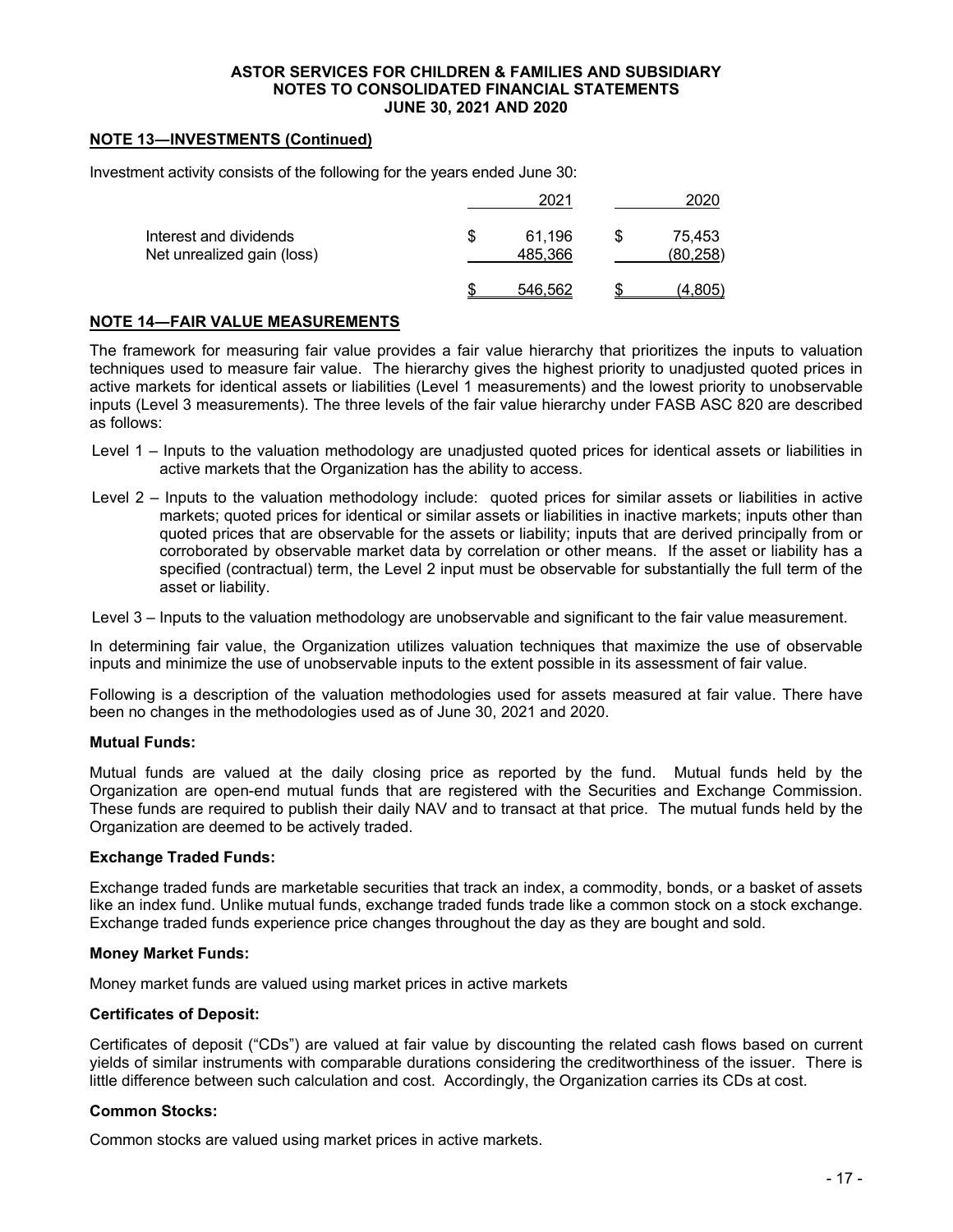#### **NOTE 14―FAIR VALUE MEASUREMENTS (Continued)**

The Organization's financial assets carried at fair value as of June 30, 2021 are classified in the table as follows:

| <b>ASSETS CARRIED AT FAIR VALUE</b><br>Mutual funds: | Level 1          |     | Level 2 | Total<br>2021 |
|------------------------------------------------------|------------------|-----|---------|---------------|
| Domestic equity                                      | \$<br>142,606    | -\$ |         | \$<br>142,606 |
| Fixed income                                         | 593,781          |     |         | 593,781       |
| Exchange traded funds:                               |                  |     |         |               |
| Domestic equity                                      | 1,034,148        |     |         | 1,034,148     |
| International equity                                 | 479,071          |     |         | 479,071       |
| Fixed income                                         | 301,484          |     | -       | 301,484       |
| Money market funds                                   | 5,017,424        |     |         | 5,017,424     |
| Common stocks                                        | 1,063,138        |     |         | 1,063,138     |
| TOTAL ASSETS CARRIED AT FAIR VALUE                   | <u>8,631,652</u> | \$  |         | 8,631,652     |

The Organization's financial assets carried at fair value as of June 30, 2020 are classified in the table as follows:

| <b>ASSETS CARRIED AT FAIR VALUE</b><br>Mutual funds:                                                                                                | Level 1                                            |      | Level 2 | Total<br>2020                                                 |
|-----------------------------------------------------------------------------------------------------------------------------------------------------|----------------------------------------------------|------|---------|---------------------------------------------------------------|
| Domestic equity                                                                                                                                     | \$<br>158,132                                      | - \$ |         | \$<br>158,132                                                 |
| Fixed income                                                                                                                                        | 650,683                                            |      |         | 650,683                                                       |
| Exchange traded funds:<br>Domestic equity<br>International equity<br>Fixed income<br>Money market funds<br>Certificates of deposit<br>Common stocks | 718,266<br>301,949<br>293,860<br>101,799<br>17,824 |      | 277,309 | 718,266<br>301,949<br>293,860<br>101,799<br>277,309<br>17,824 |
| TOTAL ASSETS CARRIED AT FAIR VALUE                                                                                                                  | 2.242,513                                          | S    | 277.309 | 2.519.822                                                     |

#### **NOTE 15―NET ASSETS WITH DONOR RESTRICTIONS**

Net assets with donor restrictions are available for the following as of June 30:

|                                                                                                                                                                | 2021                                        | 2020                                  |
|----------------------------------------------------------------------------------------------------------------------------------------------------------------|---------------------------------------------|---------------------------------------|
| Contribution in-kind rent (see Note 4 for details)<br>Perpetual in nature<br>Unappropriated earnings from endowment (see below)<br>Purpose and time restricted | \$6,135,724<br>500,000<br>45.484<br>305.348 | 6.364.061<br>S.<br>500,000<br>307,316 |
|                                                                                                                                                                | 6,986,556                                   | 7,171,377                             |

Net assets were released from donor restrictions during the years ended June 30, 2021 and 2020, by incurring expenses satisfying the restricted purpose or occurrence specified by the donors, or Board appropriation of earnings from the assets restricted in perpetuity.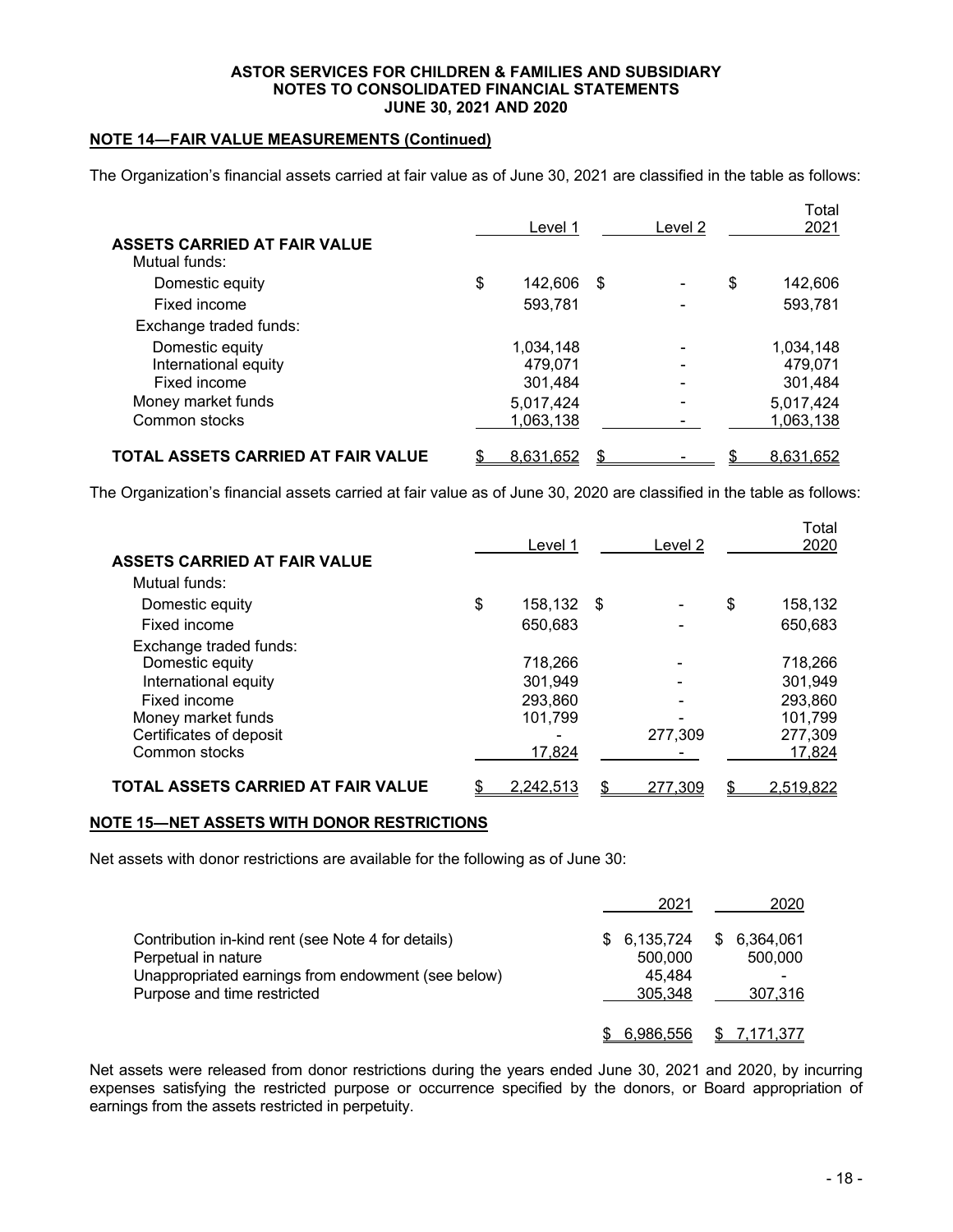#### **NOTE 15―NET ASSETS WITH DONOR RESTRICTIONS (Continued)**

Endowment net assets consist of donor-restricted funds all related to the Foundation. As required by U.S. GAAP, net assets associated with endowment funds are classified and reported based on the existence or absence of donor imposed restrictions. See Note 2B for how the Foundation maintains its net assets.

The Foundation adheres to the New York Prudent Management of Institutional Funds Act ("NYPMIFA"). The Foundation recognizes that NYPMIFA permits the Board of Directors to appropriate for expenditure all earnings of endowment funds (both realized and unrealized) with a presumption of prudence to a ceiling of 7% annually based on a quarterly rolling five-year average of the fair value of the endowment funds. Any unappropriated earnings that would otherwise be considered without restrictions by the donor will be reflected in net assets with donor restrictions until appropriated.

The Foundation's Board has interpreted NYPMIFA as allowing the Foundation to appropriate for expenditure or accumulate so much of an endowment fund as the Foundation determines is prudent for the uses, benefits, purposes and duration for which the endowment fund is established, subject to the intent of the donor as expressed in the gift instrument.

The Organization's endowment investment policy is to invest the funds in a mix of mutual funds with the objective of long-term growth. The investment policy provides for an asset allocation model that is designed to achieve this objective. The endowment's total return performance is reviewed by the Foundation's Board at each meeting. Any adjustments to the mix or allocation of the endowment based upon performance and market conditions would be approved by the Board at each meeting.

The policy for valuing the Organization's investments is described in Notes 2L, 12 and 13. In accordance with U.S. GAAP, organizations are required to disclose any deterioration of the fair value of assets associated with donorrestricted endowment funds that fall below the level the donor requires the Organization to retain in perpetuity. As of June 30, 2020, there was a deficiency of \$18,670 which resulted from the unfavorable market fluctuations that occurred in the economy as a whole that affected the donor-restricted endowment fund, where the fair market value was below the amount that is required to be retained perpetuity. This deficiency was eliminated through an offset by the same amount against the Board appropriation for the year. The Organization did not incur such deficiency in its endowment funds through June 30, 2021.

Changes in endowment net assets for the year ended June 30, 2021 are as follows:

|                                                                                 | With donor restrictions |    |                     |                        |
|---------------------------------------------------------------------------------|-------------------------|----|---------------------|------------------------|
|                                                                                 | Endowment<br>Earnings   |    | Endowment<br>Corpus | Total<br>2021          |
| Investment activity:<br>Interest and dividends<br>Unrealized gain on investment | \$<br>11,261<br>84,223  | \$ |                     | \$<br>11,261<br>84,223 |
| Total investment activity                                                       | 95,484                  |    |                     | 95,484                 |
| Board appropriation                                                             | (50,000)                |    |                     | (50,000)               |
| Subtotal                                                                        | 45,484                  |    |                     | 45.484                 |
| Endowment net assets, beginning of year                                         |                         |    | 500,000             | 500,000                |
| Endowment net assets, end of year                                               | 45.484                  | S  | 500,000             | 545,484                |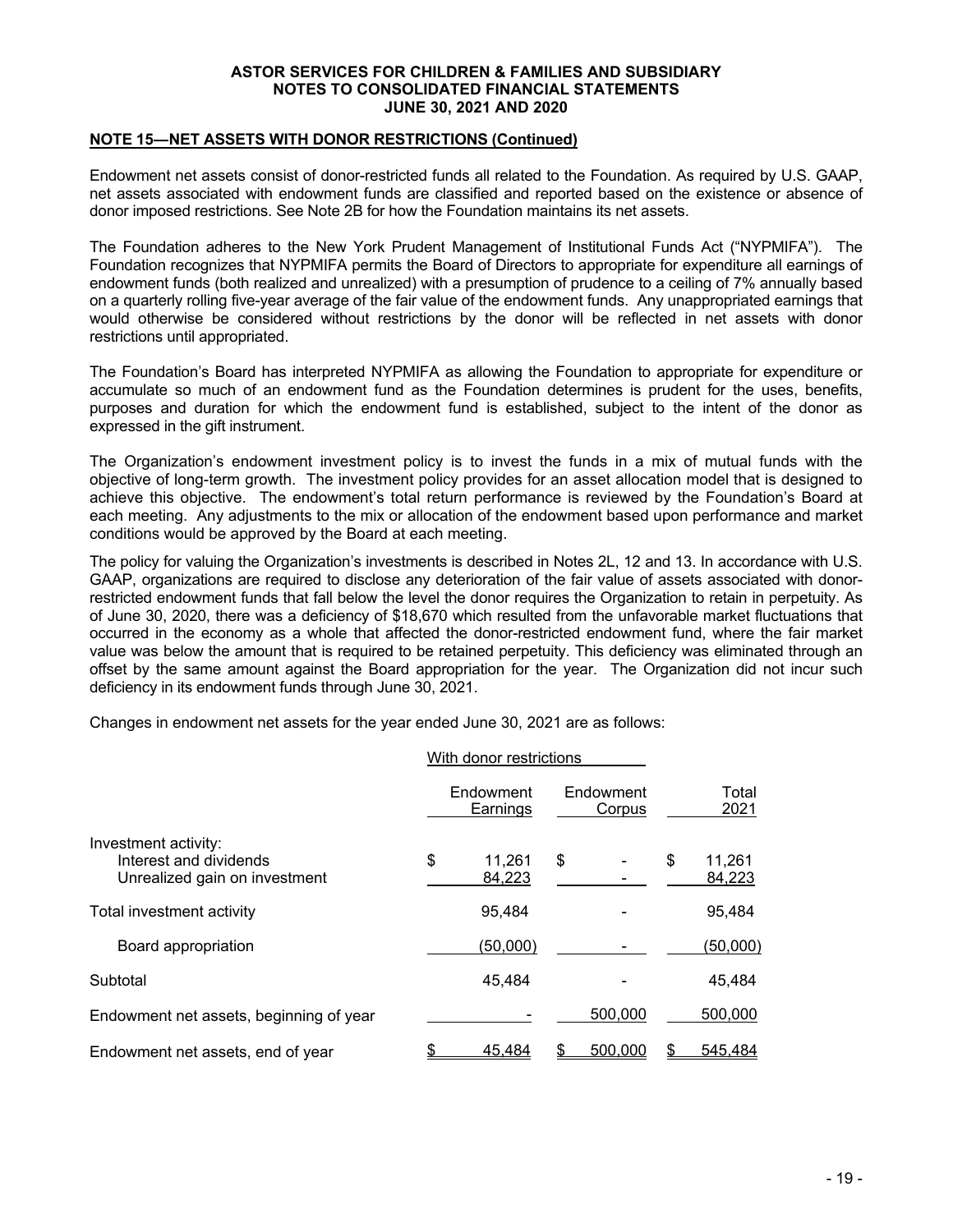#### **NOTE 15―NET ASSETS WITH DONOR RESTRICTIONS (Continued)**

Changes in endowment net assets for the year ended June 30, 2020 are as follows:

|                                                                                 | With donor restrictions  |    |                     |    |                     |
|---------------------------------------------------------------------------------|--------------------------|----|---------------------|----|---------------------|
|                                                                                 | Endowment<br>Earnings    |    | Endowment<br>Corpus |    | Total<br>2020       |
| Investment activity:<br>Interest and dividends<br>Unrealized loss on investment | \$<br>15,459<br>(23,982) | \$ |                     | \$ | 15,459<br>(23, 982) |
| Total investment activity                                                       | (8,523)                  |    |                     |    | (8,523)             |
| Board appropriation                                                             | (40,000)                 |    |                     |    | (40,000)            |
| Offset to board appropriation for<br>under water endowment                      | 18,670                   |    |                     |    | 18,670              |
| Subtotal                                                                        | (29, 853)                |    |                     |    | (29, 853)           |
| Endowment net assets, beginning of year                                         | 29,853                   |    | 500,000             |    | 529,853             |
| Endowment net assets, end of year                                               |                          |    | 500,000             | S  | 500,000             |

#### **NOTE 16―SUBSEQUENT EVENTS**

Management has evaluated for potential recognition and disclosure events subsequent to the date of the consolidated statement of financial position through December 23, 2021, the date the consolidated financial statements were available to be issued.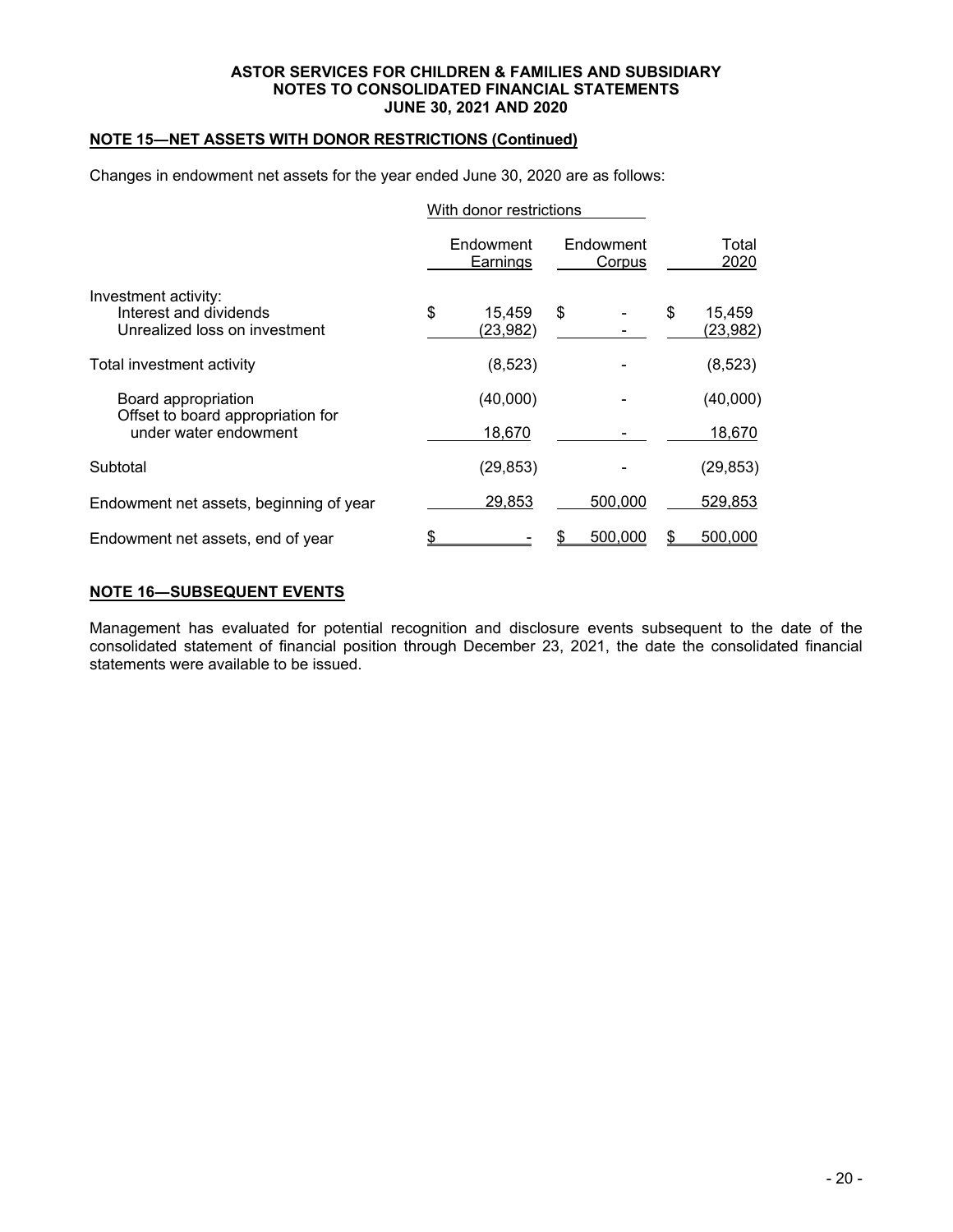#### **ASTOR SERVICES FOR CHILDREN & FAMILIES AND SUBSIDIARY CONSOLIDATING STATEMENTS OF FINANCIAL POSITION AS OF JUNE 30, 2021 AND 2020**

| <b>Astor Services</b><br><b>Astor Services</b><br><b>The Children's</b><br>The Children's<br>for Children &<br><b>Total</b><br>for Children &<br><b>Families</b><br>Foundation of Astor, Inc.<br><b>Eliminations</b><br>2021<br><b>Families</b><br>Foundation of Astor, Inc.<br><b>Eliminations</b><br><b>ASSETS</b><br>3,423,026<br>45,299<br>3,468,325<br>119,832<br>\$<br>42,917<br>- \$<br>- \$<br>-\$<br>-\$<br>Cash and cash equivalents<br>\$<br>ዳ<br>8,131,652<br>2,019,822<br>8,131,652<br>Investments<br>8,143,571<br>8,143,571<br>12,326,959<br>Accounts receivable, net<br>$\overline{\phantom{a}}$<br>514,944<br>Contribution in-kind - rent receivable, current, net<br>514,944<br>514,944<br>512,891<br>512,891<br>363,105<br>3,000<br>Prepaid expenses, deposits and other assets<br>$\overline{\phantom{a}}$<br>$\overline{\phantom{a}}$<br>21,572<br>(21, 572)<br>40,199<br>(40, 199)<br>Due from Subsidiary<br>8,176,951<br>12,616,004<br>(21, 572)<br>20,771,383<br>13,365,039<br>2,065,739<br>(40, 199)<br><b>Total current assets</b><br>5,620,780<br>5,620,780<br>5,849,117<br>Contribution in-kind - rent receivable, non-current, net<br>$\blacksquare$<br>1,217,348<br>9,663,206<br>9,204,968<br>1,281,968<br>8,445,858<br>Property and equipment, net<br>$\overline{\phantom{a}}$<br>$\overline{\phantom{a}}$<br>500,000<br>500,000<br>500,000<br>Investments - perpetual in nature<br>$\blacksquare$<br>$\overline{\phantom{0}}$<br>$\blacksquare$<br>$\blacksquare$<br>Beneficial interest in The Children's Foundation of Astor, Inc.<br>500,000<br>(500,000)<br>500,000<br>(500,000)<br>$\sim$<br>9,894,299<br><b>TOTAL ASSETS</b><br>27,182,642<br>(521, 572)<br>36,555,369<br>28,919,124<br>3,847,707<br>(540, 199) |                      |
|------------------------------------------------------------------------------------------------------------------------------------------------------------------------------------------------------------------------------------------------------------------------------------------------------------------------------------------------------------------------------------------------------------------------------------------------------------------------------------------------------------------------------------------------------------------------------------------------------------------------------------------------------------------------------------------------------------------------------------------------------------------------------------------------------------------------------------------------------------------------------------------------------------------------------------------------------------------------------------------------------------------------------------------------------------------------------------------------------------------------------------------------------------------------------------------------------------------------------------------------------------------------------------------------------------------------------------------------------------------------------------------------------------------------------------------------------------------------------------------------------------------------------------------------------------------------------------------------------------------------------------------------------------------------------------------------------------------------------------------------------|----------------------|
|                                                                                                                                                                                                                                                                                                                                                                                                                                                                                                                                                                                                                                                                                                                                                                                                                                                                                                                                                                                                                                                                                                                                                                                                                                                                                                                                                                                                                                                                                                                                                                                                                                                                                                                                                      |                      |
|                                                                                                                                                                                                                                                                                                                                                                                                                                                                                                                                                                                                                                                                                                                                                                                                                                                                                                                                                                                                                                                                                                                                                                                                                                                                                                                                                                                                                                                                                                                                                                                                                                                                                                                                                      | <b>Total</b><br>2020 |
|                                                                                                                                                                                                                                                                                                                                                                                                                                                                                                                                                                                                                                                                                                                                                                                                                                                                                                                                                                                                                                                                                                                                                                                                                                                                                                                                                                                                                                                                                                                                                                                                                                                                                                                                                      |                      |
|                                                                                                                                                                                                                                                                                                                                                                                                                                                                                                                                                                                                                                                                                                                                                                                                                                                                                                                                                                                                                                                                                                                                                                                                                                                                                                                                                                                                                                                                                                                                                                                                                                                                                                                                                      | 162,749              |
|                                                                                                                                                                                                                                                                                                                                                                                                                                                                                                                                                                                                                                                                                                                                                                                                                                                                                                                                                                                                                                                                                                                                                                                                                                                                                                                                                                                                                                                                                                                                                                                                                                                                                                                                                      | 2,019,822            |
|                                                                                                                                                                                                                                                                                                                                                                                                                                                                                                                                                                                                                                                                                                                                                                                                                                                                                                                                                                                                                                                                                                                                                                                                                                                                                                                                                                                                                                                                                                                                                                                                                                                                                                                                                      | 12,326,959           |
|                                                                                                                                                                                                                                                                                                                                                                                                                                                                                                                                                                                                                                                                                                                                                                                                                                                                                                                                                                                                                                                                                                                                                                                                                                                                                                                                                                                                                                                                                                                                                                                                                                                                                                                                                      | 514,944              |
|                                                                                                                                                                                                                                                                                                                                                                                                                                                                                                                                                                                                                                                                                                                                                                                                                                                                                                                                                                                                                                                                                                                                                                                                                                                                                                                                                                                                                                                                                                                                                                                                                                                                                                                                                      | 366,105              |
|                                                                                                                                                                                                                                                                                                                                                                                                                                                                                                                                                                                                                                                                                                                                                                                                                                                                                                                                                                                                                                                                                                                                                                                                                                                                                                                                                                                                                                                                                                                                                                                                                                                                                                                                                      | $\sim$               |
|                                                                                                                                                                                                                                                                                                                                                                                                                                                                                                                                                                                                                                                                                                                                                                                                                                                                                                                                                                                                                                                                                                                                                                                                                                                                                                                                                                                                                                                                                                                                                                                                                                                                                                                                                      | 15,390,579           |
|                                                                                                                                                                                                                                                                                                                                                                                                                                                                                                                                                                                                                                                                                                                                                                                                                                                                                                                                                                                                                                                                                                                                                                                                                                                                                                                                                                                                                                                                                                                                                                                                                                                                                                                                                      | 5,849,117            |
|                                                                                                                                                                                                                                                                                                                                                                                                                                                                                                                                                                                                                                                                                                                                                                                                                                                                                                                                                                                                                                                                                                                                                                                                                                                                                                                                                                                                                                                                                                                                                                                                                                                                                                                                                      | 10,486,936           |
|                                                                                                                                                                                                                                                                                                                                                                                                                                                                                                                                                                                                                                                                                                                                                                                                                                                                                                                                                                                                                                                                                                                                                                                                                                                                                                                                                                                                                                                                                                                                                                                                                                                                                                                                                      | 500,000              |
|                                                                                                                                                                                                                                                                                                                                                                                                                                                                                                                                                                                                                                                                                                                                                                                                                                                                                                                                                                                                                                                                                                                                                                                                                                                                                                                                                                                                                                                                                                                                                                                                                                                                                                                                                      | $\sim$ $ \sim$       |
|                                                                                                                                                                                                                                                                                                                                                                                                                                                                                                                                                                                                                                                                                                                                                                                                                                                                                                                                                                                                                                                                                                                                                                                                                                                                                                                                                                                                                                                                                                                                                                                                                                                                                                                                                      | 32,226,632           |
| <b>LIABILITIES</b>                                                                                                                                                                                                                                                                                                                                                                                                                                                                                                                                                                                                                                                                                                                                                                                                                                                                                                                                                                                                                                                                                                                                                                                                                                                                                                                                                                                                                                                                                                                                                                                                                                                                                                                                   |                      |
| 1,591,841<br>100<br>1,591,941<br>3,986,575<br>\$<br>$\sqrt{3}$<br>\$<br>\$<br>\$<br>Accounts payable and accrued expenses<br>-\$<br>\$<br>\$                                                                                                                                                                                                                                                                                                                                                                                                                                                                                                                                                                                                                                                                                                                                                                                                                                                                                                                                                                                                                                                                                                                                                                                                                                                                                                                                                                                                                                                                                                                                                                                                         | 3,986,575            |
| 3,571,001<br>3,571,001<br>2,394,472<br>Accrued salaries, vacation and benefits                                                                                                                                                                                                                                                                                                                                                                                                                                                                                                                                                                                                                                                                                                                                                                                                                                                                                                                                                                                                                                                                                                                                                                                                                                                                                                                                                                                                                                                                                                                                                                                                                                                                       | 2,394,472            |
| 21,572<br>Due to Subsidiary<br>(21, 572)<br>40,199<br>(40, 199)<br>$\sim$<br>$\sim$                                                                                                                                                                                                                                                                                                                                                                                                                                                                                                                                                                                                                                                                                                                                                                                                                                                                                                                                                                                                                                                                                                                                                                                                                                                                                                                                                                                                                                                                                                                                                                                                                                                                  | $\sim$               |
| Due to funding sources and deferred revenue<br>667,213<br>667,213<br>1,091,479<br>$\blacksquare$                                                                                                                                                                                                                                                                                                                                                                                                                                                                                                                                                                                                                                                                                                                                                                                                                                                                                                                                                                                                                                                                                                                                                                                                                                                                                                                                                                                                                                                                                                                                                                                                                                                     | 1,091,479            |
| Bank line of credit<br>2,648,024<br>$\blacksquare$<br>$\overline{\phantom{a}}$                                                                                                                                                                                                                                                                                                                                                                                                                                                                                                                                                                                                                                                                                                                                                                                                                                                                                                                                                                                                                                                                                                                                                                                                                                                                                                                                                                                                                                                                                                                                                                                                                                                                       | 2,648,024            |
| Pension withdrawal liability, current<br>253,893<br>$\overline{\phantom{a}}$<br>$\overline{\phantom{a}}$                                                                                                                                                                                                                                                                                                                                                                                                                                                                                                                                                                                                                                                                                                                                                                                                                                                                                                                                                                                                                                                                                                                                                                                                                                                                                                                                                                                                                                                                                                                                                                                                                                             | 253,893              |
| 568,174<br>633,956<br>568,174<br>Debt, current<br>$\sim$<br>$\overline{a}$<br>$\overline{\phantom{a}}$                                                                                                                                                                                                                                                                                                                                                                                                                                                                                                                                                                                                                                                                                                                                                                                                                                                                                                                                                                                                                                                                                                                                                                                                                                                                                                                                                                                                                                                                                                                                                                                                                                               | 633,956              |
| 21,672<br><b>Total current liabilities</b><br>6,398,229<br>(21, 572)<br>6,398,329<br>11,008,399<br>40,199<br>(40, 199)                                                                                                                                                                                                                                                                                                                                                                                                                                                                                                                                                                                                                                                                                                                                                                                                                                                                                                                                                                                                                                                                                                                                                                                                                                                                                                                                                                                                                                                                                                                                                                                                                               | 11,008,399           |
| Paycheck Protection Program loan payable<br>1,800,000<br>1,800,000                                                                                                                                                                                                                                                                                                                                                                                                                                                                                                                                                                                                                                                                                                                                                                                                                                                                                                                                                                                                                                                                                                                                                                                                                                                                                                                                                                                                                                                                                                                                                                                                                                                                                   |                      |
| 7,283,900<br>6,430,598<br>6,430,598<br>Debt, noncurrent<br>$\blacksquare$<br>$\blacksquare$<br>$\blacksquare$                                                                                                                                                                                                                                                                                                                                                                                                                                                                                                                                                                                                                                                                                                                                                                                                                                                                                                                                                                                                                                                                                                                                                                                                                                                                                                                                                                                                                                                                                                                                                                                                                                        | 7,283,900            |
| 14,628,827<br>21,672<br>(21, 572)<br>14,628,927<br>18,292,299<br>40,199<br>(40, 199)<br><b>TOTAL LIABILITIES</b>                                                                                                                                                                                                                                                                                                                                                                                                                                                                                                                                                                                                                                                                                                                                                                                                                                                                                                                                                                                                                                                                                                                                                                                                                                                                                                                                                                                                                                                                                                                                                                                                                                     | 18,292,299           |
| <b>NET ASSETS</b>                                                                                                                                                                                                                                                                                                                                                                                                                                                                                                                                                                                                                                                                                                                                                                                                                                                                                                                                                                                                                                                                                                                                                                                                                                                                                                                                                                                                                                                                                                                                                                                                                                                                                                                                    |                      |
| 5,815,700<br>9,124,186<br>14,939,886<br>3,659,337<br>3,103,619<br>Without donor restriction                                                                                                                                                                                                                                                                                                                                                                                                                                                                                                                                                                                                                                                                                                                                                                                                                                                                                                                                                                                                                                                                                                                                                                                                                                                                                                                                                                                                                                                                                                                                                                                                                                                          | 6,762,956            |
| 703,889<br>6,738,115<br>748,441<br>(500,000)<br>6,986,556<br>6,967,488<br>(500,000)<br>With donor restrictions                                                                                                                                                                                                                                                                                                                                                                                                                                                                                                                                                                                                                                                                                                                                                                                                                                                                                                                                                                                                                                                                                                                                                                                                                                                                                                                                                                                                                                                                                                                                                                                                                                       | 7,171,377            |
| <b>TOTAL NET ASSETS</b><br>12,553,815<br>9,872,627<br>3,807,508<br>(500,000)<br>21,926,442<br>10,626,825<br>(500,000)                                                                                                                                                                                                                                                                                                                                                                                                                                                                                                                                                                                                                                                                                                                                                                                                                                                                                                                                                                                                                                                                                                                                                                                                                                                                                                                                                                                                                                                                                                                                                                                                                                | 13,934,333           |
| TOTAL LIABILITIES AND NET ASSETS<br>27,182,642<br>9,894,299<br>(521, 572)<br>36,555,369<br>28,919,124<br>3,847,707<br>(540, 199)                                                                                                                                                                                                                                                                                                                                                                                                                                                                                                                                                                                                                                                                                                                                                                                                                                                                                                                                                                                                                                                                                                                                                                                                                                                                                                                                                                                                                                                                                                                                                                                                                     | 32,226,632           |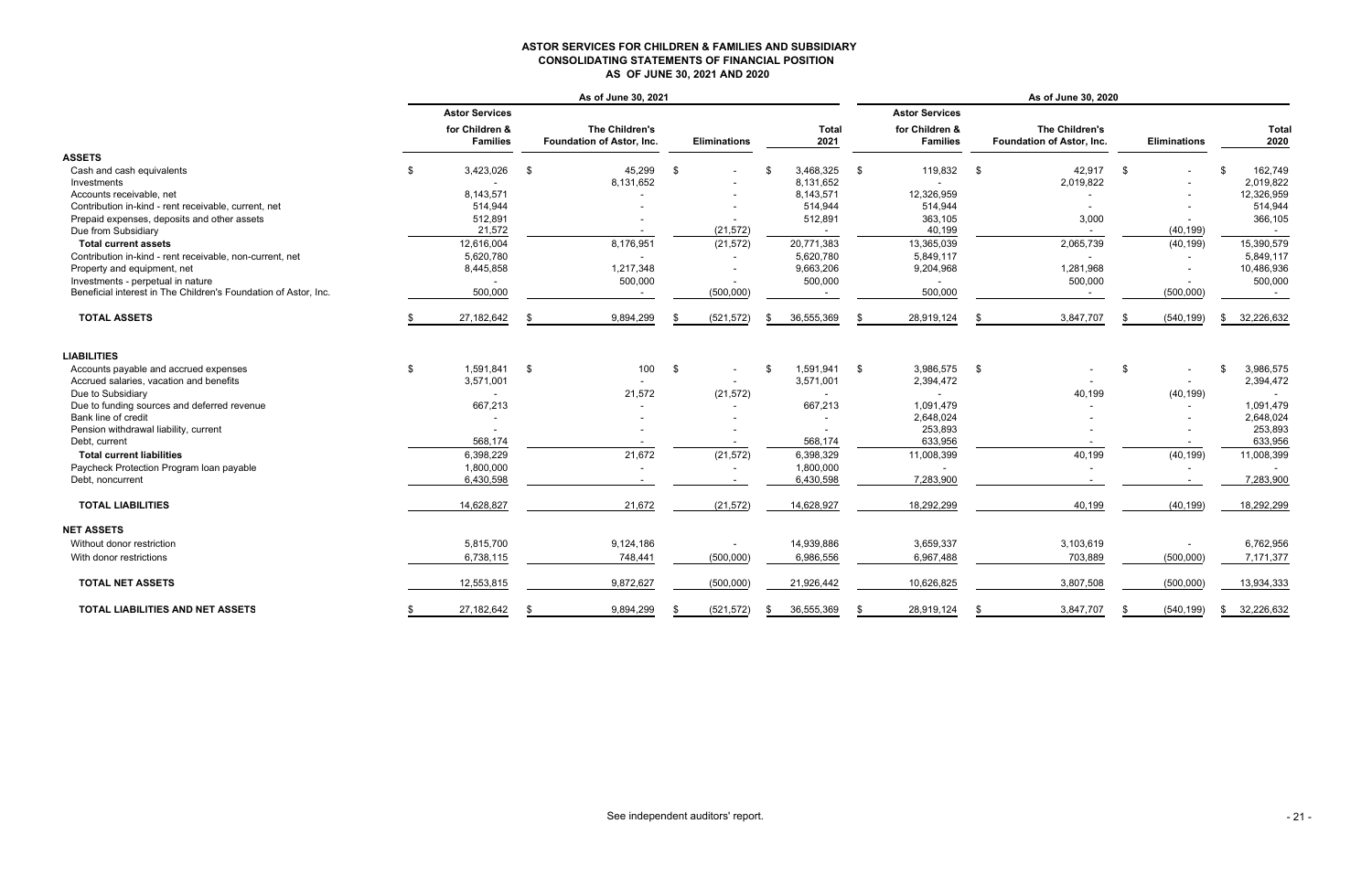#### **ASTOR SERVICES FOR CHILDREN & FAMILIES AND SUBSIDIARY CONSOLIDATING STATEMENT OF ACTIVITIES FOR THE YEAR ENDED JUNE 30, 2021**

|                                                     |                                   | <b>Without Donor Restrictions</b>           |                                                   | <b>With Donor Restrictions</b>    |                                                    |                                     |                                              |                      |
|-----------------------------------------------------|-----------------------------------|---------------------------------------------|---------------------------------------------------|-----------------------------------|----------------------------------------------------|-------------------------------------|----------------------------------------------|----------------------|
|                                                     | <b>Astor Services</b>             |                                             |                                                   | <b>Astor Services</b>             |                                                    | <b>Total With</b>                   |                                              |                      |
|                                                     | for Children &<br><b>Families</b> | The Children's<br>Foundation of Astor, Inc. | <b>Total Without</b><br><b>Donor Restrictions</b> | for Children &<br><b>Families</b> | The Children's<br><b>Foundation of Astor, Inc.</b> | <b>Donor</b><br><b>Restrictions</b> | <b>Eliminations</b><br>and Reclassifications | <b>Total</b><br>2021 |
| <b>REVENUE AND SUPPORT:</b>                         |                                   |                                             |                                                   |                                   |                                                    |                                     |                                              |                      |
| Revenue                                             |                                   |                                             |                                                   |                                   |                                                    |                                     |                                              |                      |
| Government contracts and grants                     | 30,173,040 \$<br>\$               |                                             | \$<br>30,173,040 \$                               |                                   | \$                                                 | \$                                  | \$<br>$\overline{\phantom{a}}$               | \$30,173,040         |
| Contracts with non-governmental entities            | 1,740,189                         |                                             | 1,740,189                                         |                                   |                                                    |                                     |                                              | 1,740,189            |
| Medicaid                                            | 15,536,557                        |                                             | 15,536,557                                        |                                   |                                                    |                                     | $\overline{\phantom{a}}$                     | 15,536,557           |
| Managed care, private and commercial insurance fees | 18,209,792                        |                                             | 18,209,792                                        |                                   |                                                    |                                     |                                              | 18,209,792           |
| Support                                             |                                   |                                             |                                                   |                                   |                                                    |                                     |                                              |                      |
| Donated services and facilities                     | 462,434                           |                                             | 462,434                                           | 286,607                           |                                                    | 286,607                             | $\overline{\phantom{a}}$                     | 749,041              |
| Management fees from Subsidiary                     | 558,103                           |                                             | 558,103                                           | $\overline{\phantom{a}}$          |                                                    | ۰                                   | (558, 103)                                   |                      |
| Contributions and other                             | 233,621                           | 6,342,845                                   | 6,576,466                                         |                                   |                                                    | $\overline{\phantom{a}}$            | (5,000,000)                                  | 1,576,466            |
| Grants                                              |                                   |                                             |                                                   |                                   |                                                    |                                     |                                              |                      |
| Other grants                                        | 580,727                           | $\overline{\phantom{a}}$                    | 580,727                                           | 28,292                            |                                                    | 28,292                              |                                              | 609,019              |
| Investment activity                                 | $\overline{\phantom{a}}$          | 451,078                                     | 451,078                                           |                                   | 95,484                                             | 95,484                              |                                              | 546,562              |
| Net assets released from restrictions               | 544,272                           | 50,932                                      | 595,204                                           | (544, 272)                        | (50, 932)                                          | (595, 204)                          |                                              |                      |
| <b>TOTAL REVENUE AND SUPPORT</b>                    | 68,038,735                        | 6,844,855                                   | 74,883,590                                        | (229, 373)                        | 44,552                                             | (184, 821)                          | (5,558,103)                                  | 69,140,666           |
| <b>EXPENSES</b>                                     |                                   |                                             |                                                   |                                   |                                                    |                                     |                                              |                      |
| Program services:                                   |                                   |                                             |                                                   |                                   |                                                    |                                     |                                              |                      |
| Care Management                                     | 6,703,489                         |                                             | 6,703,489                                         |                                   |                                                    |                                     |                                              | 6,703,489            |
| Early Childhood                                     | 9,992,288                         |                                             | 9,992,288                                         |                                   |                                                    |                                     |                                              | 9,992,288            |
| <b>Enhanced Schools</b>                             | 8,070,296                         |                                             | 8,070,296                                         |                                   |                                                    |                                     |                                              | 8,070,296            |
| Out of Home Placement                               | 12,344,384                        |                                             | 12,344,384                                        |                                   |                                                    |                                     |                                              | 12,344,384           |
| Outpatient                                          | 11,611,189                        |                                             | 11,611,189                                        |                                   |                                                    |                                     |                                              | 11,611,189           |
| <b>Other Clinical Programs</b>                      | 3,528,606                         |                                             | 3,528,606                                         |                                   |                                                    |                                     |                                              | 3,528,606            |
| Program services - Subsidiary                       |                                   | 64,620                                      | 64,620                                            | $\overline{\phantom{0}}$          | $\sim$                                             | $\overline{\phantom{a}}$            | $\sim$                                       | 64,620               |
| Total program services                              | 52,250,252                        | 64,620                                      | 52,314,872                                        |                                   | $\sim$                                             |                                     |                                              | 52,314,872           |
| <b>Support services:</b>                            |                                   |                                             |                                                   |                                   |                                                    |                                     |                                              |                      |
| Management and administration                       | 7,858,269                         | 234,534                                     | 8,092,803                                         |                                   |                                                    |                                     | (187, 869)                                   | 7,904,934            |
| Fundraising                                         | 5,773,851                         | 525,134                                     | 6,298,985                                         |                                   |                                                    |                                     | (5,370,234)                                  | 928,751              |
| Total support services                              | 13,632,120                        | 759,668                                     | 14,391,788                                        |                                   |                                                    | $\overline{\phantom{a}}$            | (5,558,103)                                  | 8,833,685            |
| <b>TOTAL EXPENSES</b>                               | 65,882,372                        | 824,288                                     | 66,706,660                                        |                                   |                                                    |                                     | (5,558,103)                                  | 61,148,557           |
| <b>CHANGE IN NET ASSETS</b>                         | 2,156,363                         | 6,020,567                                   | 8,176,930                                         | (229, 373)                        | 44,552                                             | (184, 821)                          | $\overline{\phantom{a}}$                     | 7,992,109            |
| Net assets - beginning of year                      | 3,659,337                         | 3,103,619                                   | 6,762,956                                         | 6,967,488                         | 703,889                                            | 7,671,377                           | (500,000)                                    | 13,934,333           |
| <b>NET ASSETS - END OF YEAR</b>                     | 5,815,700                         | 9,124,186                                   | 14,939,886<br>\$                                  | 6,738,115                         | 748,441<br>- \$                                    | \$7,486,556                         | (500,000)                                    | \$ 21,926,442        |